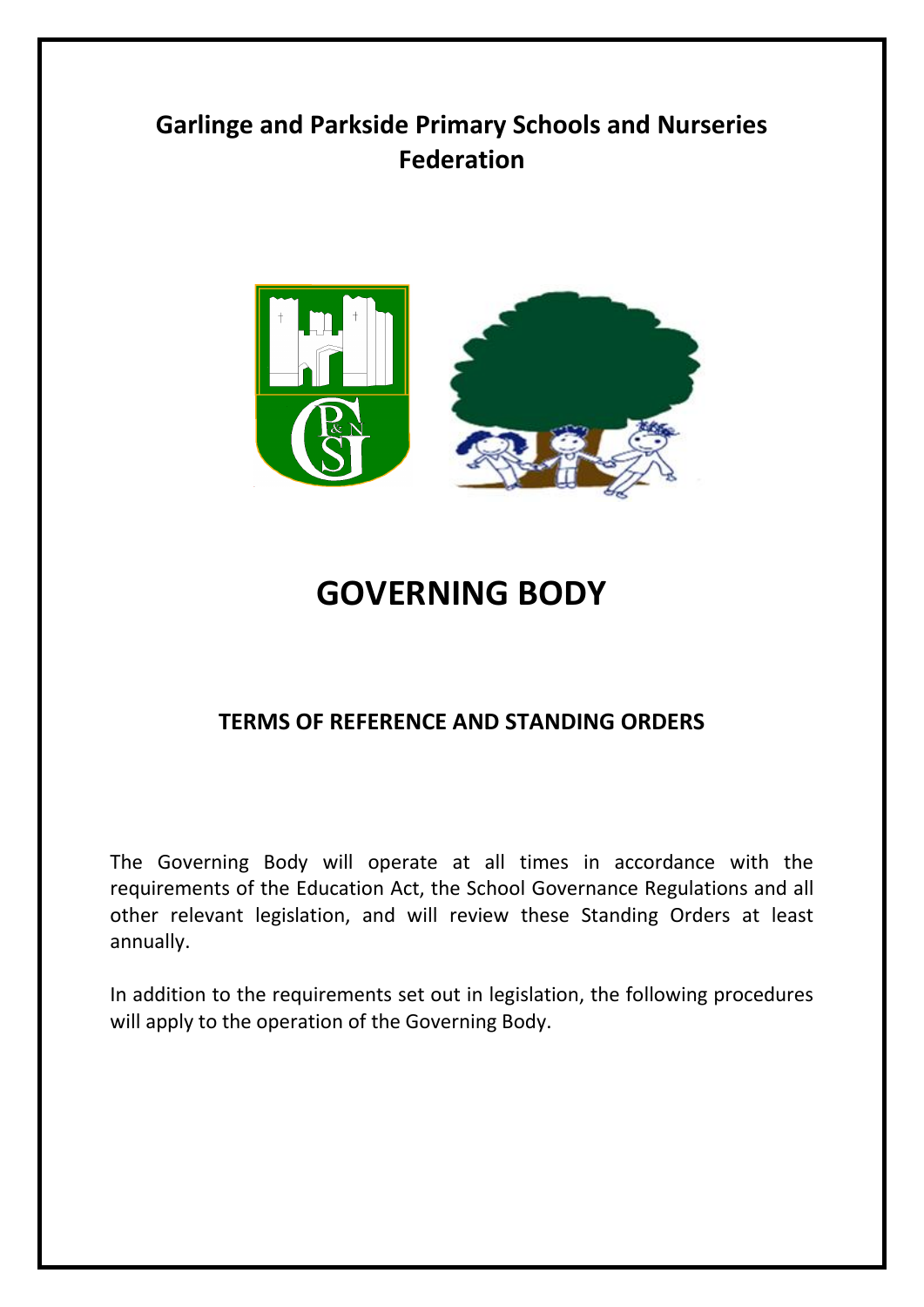# **Contents**

| Terms of Reference and delegation of Functions to the Executive Headteacher10 |  |
|-------------------------------------------------------------------------------|--|
|                                                                               |  |
| Terms of Reference for the Executive Headteacher's Appraisal group12          |  |
|                                                                               |  |
|                                                                               |  |
|                                                                               |  |
|                                                                               |  |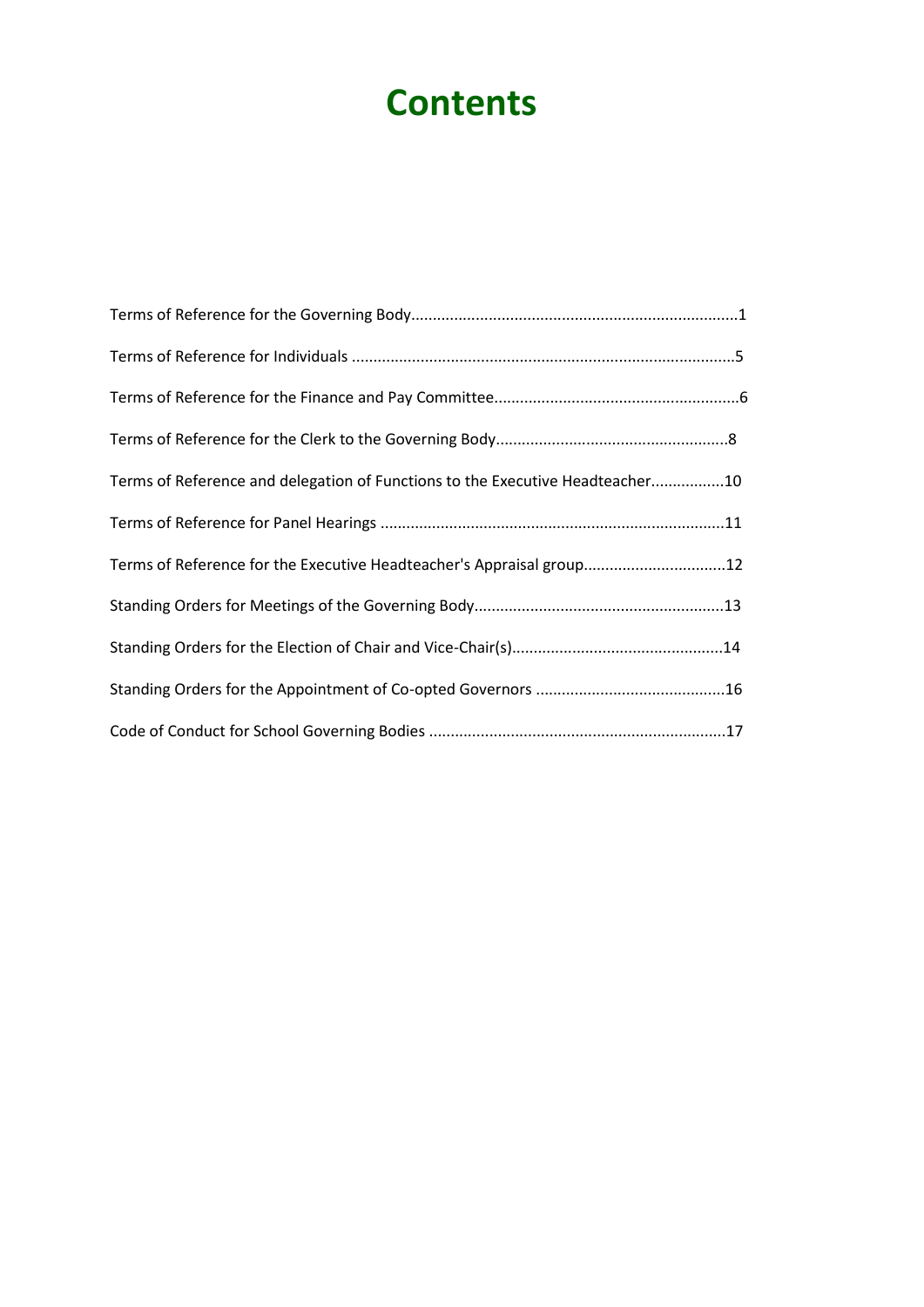# **Terms of Reference for the Governing Body**

The Governing Body works as a 'whole team', meeting at least 6 times a year, once in each term, of which two will be held at Parkside, without any separate committees. An agenda for each meeting will include all the tasks which the governing body is required to consider, and the governing body will 'commission' assignments or activities arising from the business of the meeting, which will be recorded in the minutes.

In addition to 'commissioning' activities or actions on their behalf, the governing body may wish to delegate monitoring activities to 'monitoring pairs/committees' or 'individuals'. This could apply to statutory functions, and/or the priorities of the School Plan.

In each case where a function has been delegated there is a statutory duty to report any action or decision to the governing body at the next meeting.

The main responsibilities to be managed by the Governing Body are outlined below:

| Operational | *To draw up Instrument of Government and any amendments thereafter<br>$\bullet$                                               |
|-------------|-------------------------------------------------------------------------------------------------------------------------------|
|             | *To elect (or remove) the Chair and Vice Chair<br>$\bullet$                                                                   |
|             | *To appoint (or dismiss) the Clerk to the Governing Body<br>$\bullet$                                                         |
|             | *To hold at least 6 Governing Body meetings each year                                                                         |
|             | <i>*To appoint and remove Co-opted Governors</i>                                                                              |
|             | <i>*To suspend a governor</i><br>$\bullet$                                                                                    |
|             | *To decide which functions of the Governing Body will be commissioned<br>$\bullet$                                            |
|             | to a committee, pair of governors or an individual                                                                            |
|             | *To receive reports from any committee, monitoring pair or individual to<br>$\bullet$                                         |
|             | whom a decision has been delegated and to consider whether any                                                                |
|             | further action by the Governing Body is necessary                                                                             |
|             | *To review the delegation arrangements annually                                                                               |
|             | *To appoint a Selection Committee in conjunction with the Thanet<br>$\bullet$                                                 |
|             | Endeavour Learning Trust for the appointment of the Executive                                                                 |
|             | Headteacher and to ratify or reject the decision of that Committee                                                            |
|             | <i>*To comply with the Code of Practice for Governors</i><br>٠                                                                |
|             | To recruit new governors as vacancies arise<br>$\bullet$                                                                      |
|             | To set up a register of Governors' Business Interests<br>$\bullet$                                                            |
|             | To approve and set up a Governors' Allowances Scheme<br>٠                                                                     |
|             | To establish and keep under review, a protocol for governor visits to the<br>school                                           |
|             | To carry out an annual review of the structure of the Governing Body and<br>$\bullet$<br>make recommendations for any changes |
|             | To regulate the Governing Body procedures where not set out in law, and<br>$\bullet$<br>to record these as Standing Orders    |
|             | To delegate to the Executive Headteacher the functions as described in the                                                    |
|             | Delegation of Functions to Executive Headteacher Standing Order                                                               |
|             | (attached)                                                                                                                    |
|             | To arrange a suitable induction process and mentoring for newly<br>$\bullet$                                                  |
|             | appointed or elected governors                                                                                                |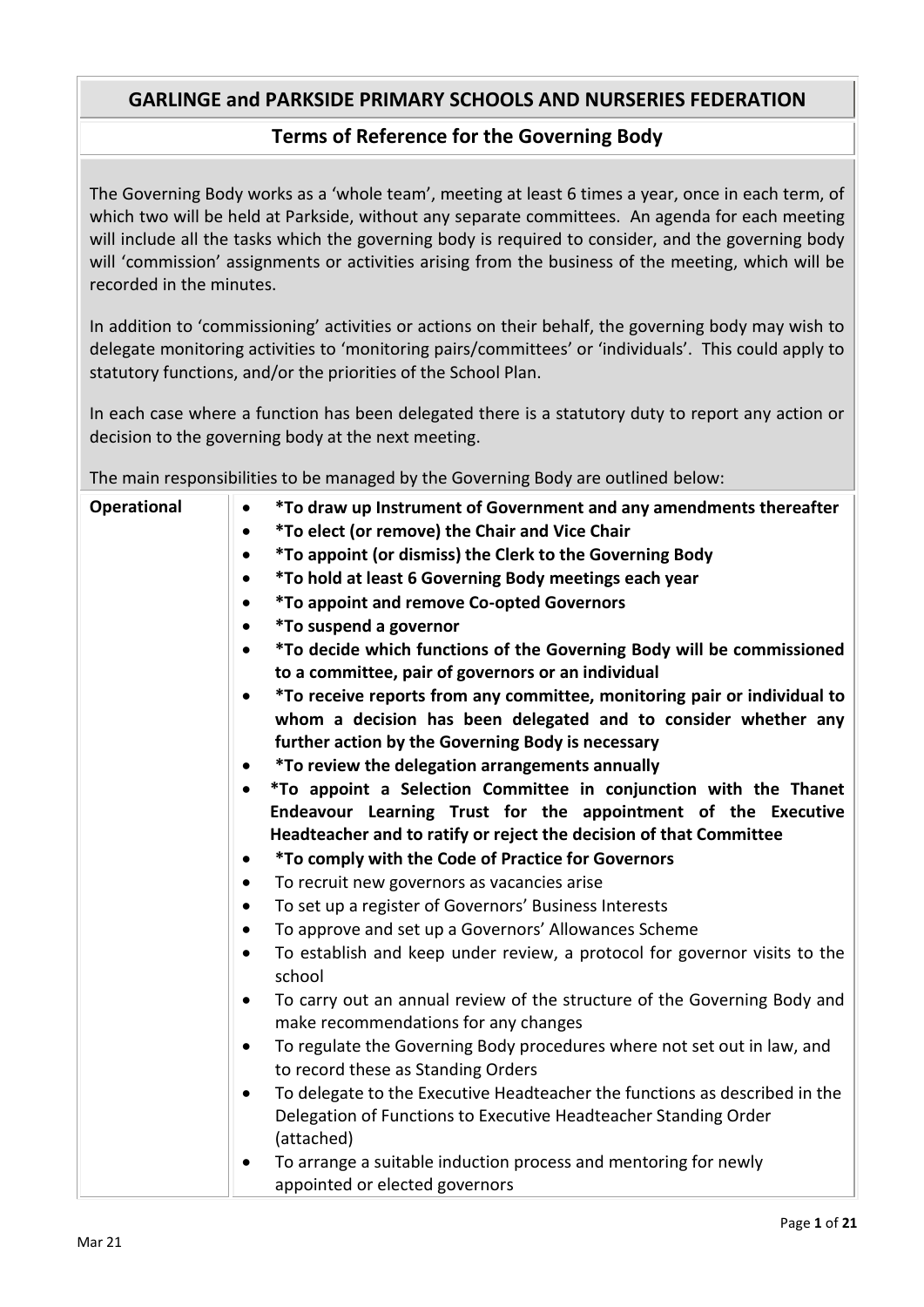|                 | To ensure that the Executive Headteacher provides such reports as<br>$\bullet$<br>requested by the Governing Body to undertake its role<br>To receive reports on bullying, homophobic and racial incidents<br>$\bullet$<br>To audit individual and collective development needs and promote<br>appropriate training<br>* these matters cannot be delegated                                                                                                                                                                                                                                                                                                                                                                                                                                                                                                                                                                                                                                                                                                                                                                                                                                                                                                                                                                                                                                                                                                                                                                                       |
|-----------------|--------------------------------------------------------------------------------------------------------------------------------------------------------------------------------------------------------------------------------------------------------------------------------------------------------------------------------------------------------------------------------------------------------------------------------------------------------------------------------------------------------------------------------------------------------------------------------------------------------------------------------------------------------------------------------------------------------------------------------------------------------------------------------------------------------------------------------------------------------------------------------------------------------------------------------------------------------------------------------------------------------------------------------------------------------------------------------------------------------------------------------------------------------------------------------------------------------------------------------------------------------------------------------------------------------------------------------------------------------------------------------------------------------------------------------------------------------------------------------------------------------------------------------------------------|
| General         | Regularly review the vision and values of the schools and ensure that these<br>$\bullet$<br>are shared with all stakeholders<br>To take an active role in School Self Evaluation identifying success and<br>$\bullet$<br>areas requiring improvement<br>To update and review regularly the School Improvement Plans identifying<br>monitoring opportunities for the governing body<br>To review regularly how the schools are regarded by pupils and parents<br>$\bullet$<br>To ensure that the schools have in place all statutory policies and to keep<br>$\bullet$<br>these under review on a regular basis, consulting with representative<br>stakeholders as appropriate<br>To ratify policies on review<br>٠<br>To approve all school trips involving an overnight stay away from home<br>$\bullet$<br>To ensure the Schools' emergency planning document is kept up-to-date<br>٠<br>To ensure that the schools do not discriminate against pupils, job<br>$\bullet$<br>applicants or staff on the basis of race, religion, gender, age, disability or<br>sexual orientation<br>To discharge duties in respect of pupils with special needs by appointing a<br>'SEND governor' and to publish annually a SEN information report to<br>comply with statutory duties under the SEND code of practice.<br>To ensure that the schools have a complaints procedure for parents and<br>٠<br>that parents know how to raise concerns and make a complaint<br>To ensure that the Governing Body complies with all legal duties placed<br>upon them |
| <b>Finance</b>  | To approve the Finance Policy<br>To agree the Outturn confirming the Rollover for the new financial year<br>To approve and agree the first formal 3 Year Budget Plan each year<br>To receive Monitoring Reports as submitted to the LA<br>٠<br>To approve virements within agreed limits<br>To receive reports of purchases, within agreed limits, where three<br>$\bullet$<br>quotations are required<br>To receive tenders for approval<br>$\bullet$<br>To approve debts to be written off within agreed limits<br>To approve bank signatories<br>$\bullet$<br>To agree the audited accounts of the Voluntary Fund each year<br>$\bullet$<br>To receive findings from Benchmarking each year<br>$\bullet$<br>To approve the Schools Financial Value Standard return each year<br>$\bullet$<br>To review and take account of any consultations to change the LA Finance<br>Scheme                                                                                                                                                                                                                                                                                                                                                                                                                                                                                                                                                                                                                                                               |
| <b>Staffing</b> | To make Executive Headteacher, Head of School, Deputy Headteacher and<br>$\bullet$<br>Assistant Headteacher appointments<br>To approve the Executive Headteacher's, Heads of Schools', Deputy<br>٠<br>Headteacher's and Assistant Headteacher's salary, including any                                                                                                                                                                                                                                                                                                                                                                                                                                                                                                                                                                                                                                                                                                                                                                                                                                                                                                                                                                                                                                                                                                                                                                                                                                                                            |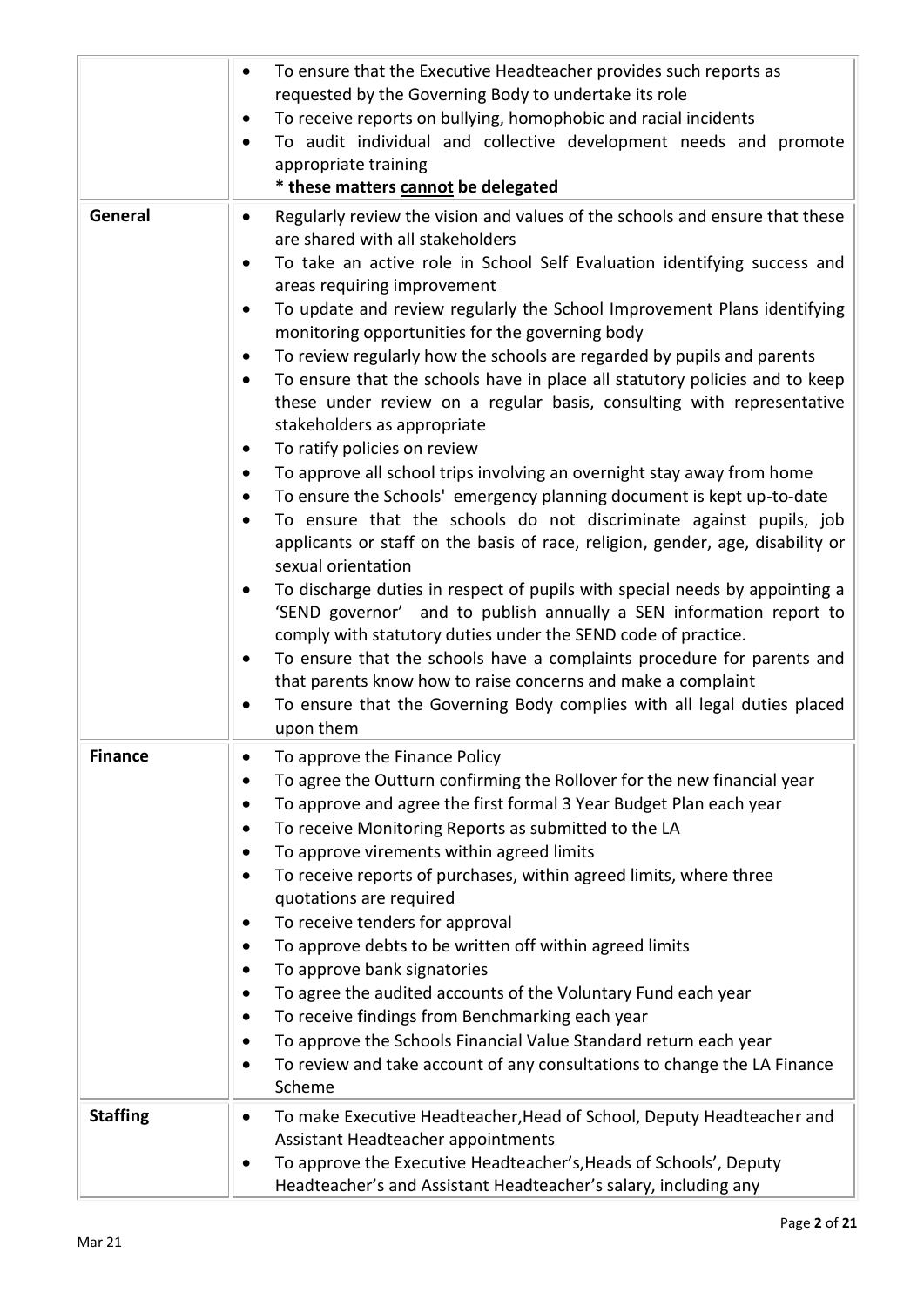|                                                          | enhancements, where applicable<br>To dismiss the Executive Headteacher after consultation with the Trust<br>$\bullet$<br>To suspend the Executive Headteacher<br>$\bullet$<br>To end the suspension of the Executive Headteacher<br>$\bullet$<br>To receive a written report on staff annual salary reviews<br>$\bullet$<br>To approve the Whistleblowing Policy<br>٠<br>To establish a Governor Panel to hear staff appeals against dismissal and<br>$\bullet$<br>redundancy                                                                                                                                                       |
|----------------------------------------------------------|-------------------------------------------------------------------------------------------------------------------------------------------------------------------------------------------------------------------------------------------------------------------------------------------------------------------------------------------------------------------------------------------------------------------------------------------------------------------------------------------------------------------------------------------------------------------------------------------------------------------------------------|
| Curriculum                                               | Ensure the National Curriculum is taught to all pupils<br>$\bullet$<br>To agree (or reject) the Teaching and Learning Policy<br>$\bullet$<br>T ensure that British values are embedded within the curriculum and to<br>$\bullet$<br>have regard for their duties under the Prevent strategy<br>To establish a Charging and Remissions Policy for activities<br>$\bullet$                                                                                                                                                                                                                                                            |
| <b>Appraisal and</b><br>Performance<br><b>Management</b> | To establish and review annually an Appraisal Policy<br>$\bullet$<br>To determine the timing of the appraisal review cycle of the Headteacher<br>$\bullet$<br>and appoint two or three governors to act as reviewers                                                                                                                                                                                                                                                                                                                                                                                                                |
| Discipline/<br><b>Exclusions</b>                         | To establish a state of behaviour principles on which the school can<br>$\bullet$<br>produce a behaviour policy<br>To review the use of exclusion and decide whether or not to confirm all<br>$\bullet$<br>permanent exclusions and fixed term exclusions where a pupil is either<br>excluded for more than 15 days in total in a term, or would lose the<br>opportunity to sit a public exam. (this may be delegated to the Chair/Vice<br>Chair in cases of urgency - see new 2007 guidance)<br>To direct the reinstatement of excluded pupils.                                                                                    |
| <b>Premises &amp;</b><br><b>Insurance</b>                | To develop a school building strategy or master plan and contribute to LA<br>$\bullet$<br>Asset Management Planning arrangements<br>To procure and maintain buildings, including a properly funded<br>$\bullet$<br>maintenance plan<br>To see advice from the LA where appropriate to ensure adequate levels of<br>buildings insurance and personal liability<br>To receive annual site report<br>$\bullet$                                                                                                                                                                                                                         |
| <b>Health &amp; Safety</b><br>and<br><b>Safeguarding</b> | To establish and review a Health & Safety policy<br>$\bullet$<br>To ensure that Health & Safety regulations are followed and appropriately<br>prioritised and to appoint a Health and Safety governor<br>To receive a copy of the Health & Safety Inspection report 3 times each<br>year and agree any actions<br>To ensure statutory compliance with Keeping Children Safe in Education<br>and its associated policies including adopting and reviewing annually the<br>KCC Child Protection/Safeguarding policy and relevant procedures<br>To complete an annual safeguarding review<br>To have regard to their Prevent duty<br>٠ |
| <b>Collective</b><br>Worship                             | To ensure that the schools provide teaching of religious education for all<br>$\bullet$<br>pupils in accordance with the agreed syllabus or has informed parents of<br>the right to withdraw their child<br>To ensure the schools provide an act of daily collective worship<br>$\bullet$                                                                                                                                                                                                                                                                                                                                           |
| <b>School</b><br>Organisation                            | To publish proposals to change category of school<br>٠<br>To set the time of school sessions                                                                                                                                                                                                                                                                                                                                                                                                                                                                                                                                        |
|                                                          |                                                                                                                                                                                                                                                                                                                                                                                                                                                                                                                                                                                                                                     |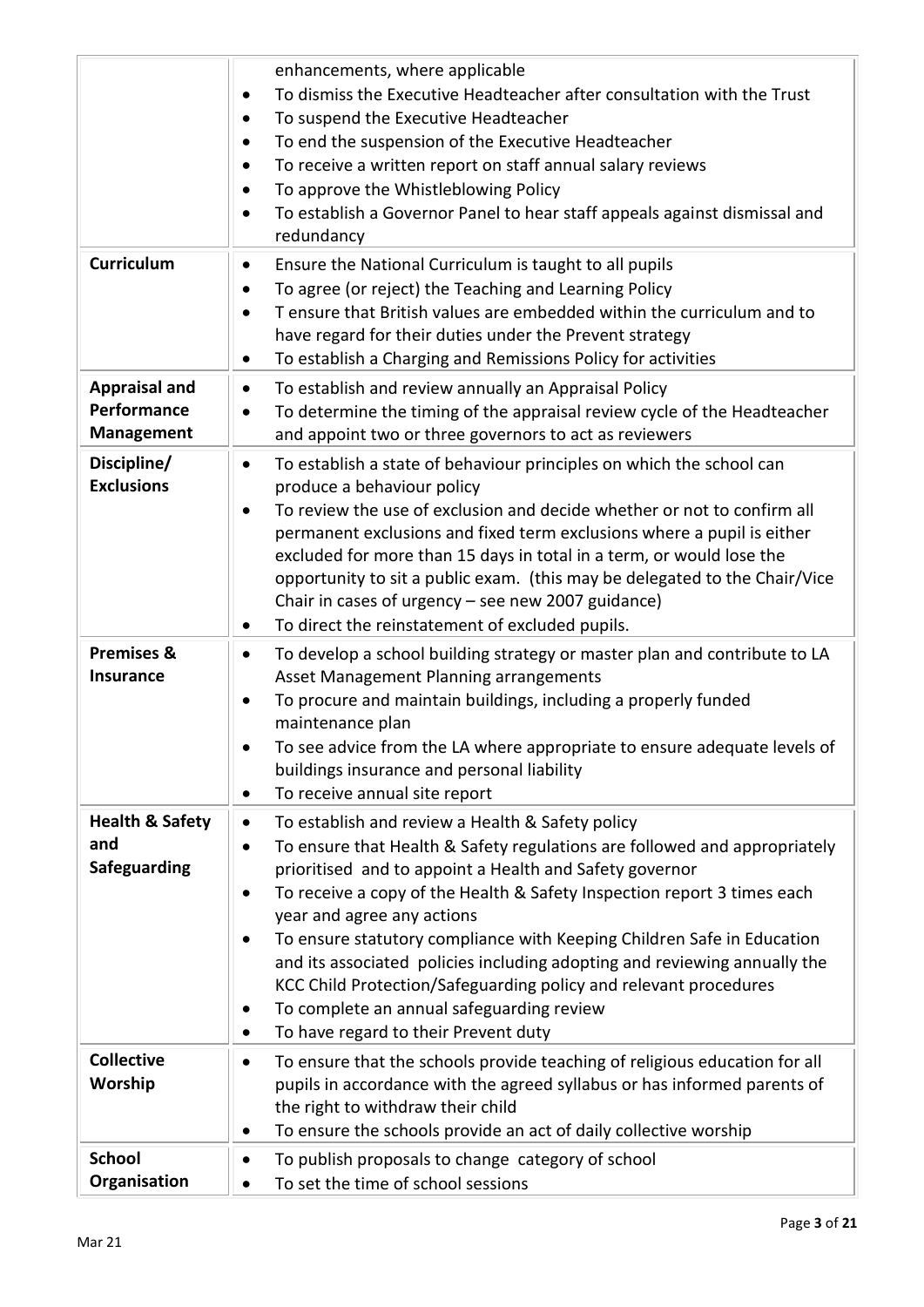|                                          | To monitor pupil numbers                                                                                                                                                                                                                                                                                                                                                                                                                                                                 |
|------------------------------------------|------------------------------------------------------------------------------------------------------------------------------------------------------------------------------------------------------------------------------------------------------------------------------------------------------------------------------------------------------------------------------------------------------------------------------------------------------------------------------------------|
| <b>Information for</b><br><b>Parents</b> | To approve the school websites<br>To adopt and review home-school agreements<br>$\bullet$<br>To ensure that the statutory information required is published on the<br>$\bullet$<br>school websites, including details of governance and is regularly updated<br>To ensure that the information required for the National Database (GIAS) is<br>$\bullet$<br>collected and amended as necessary, and to ensure that all information<br>held regarding pupils and parents conforms to GDPR |
| <b>Partnerships</b>                      | To consider forming a partnership or joining an existing partnership or<br>trust<br>To consider requests from other schools to join a partnership or trust<br>٠<br>To leave a partnership.                                                                                                                                                                                                                                                                                               |
| <b>Extended</b><br><b>Services</b>       | To decide to offer additional activities and agree what form these should<br>$\bullet$<br>take<br>To cease providing extended services provision                                                                                                                                                                                                                                                                                                                                         |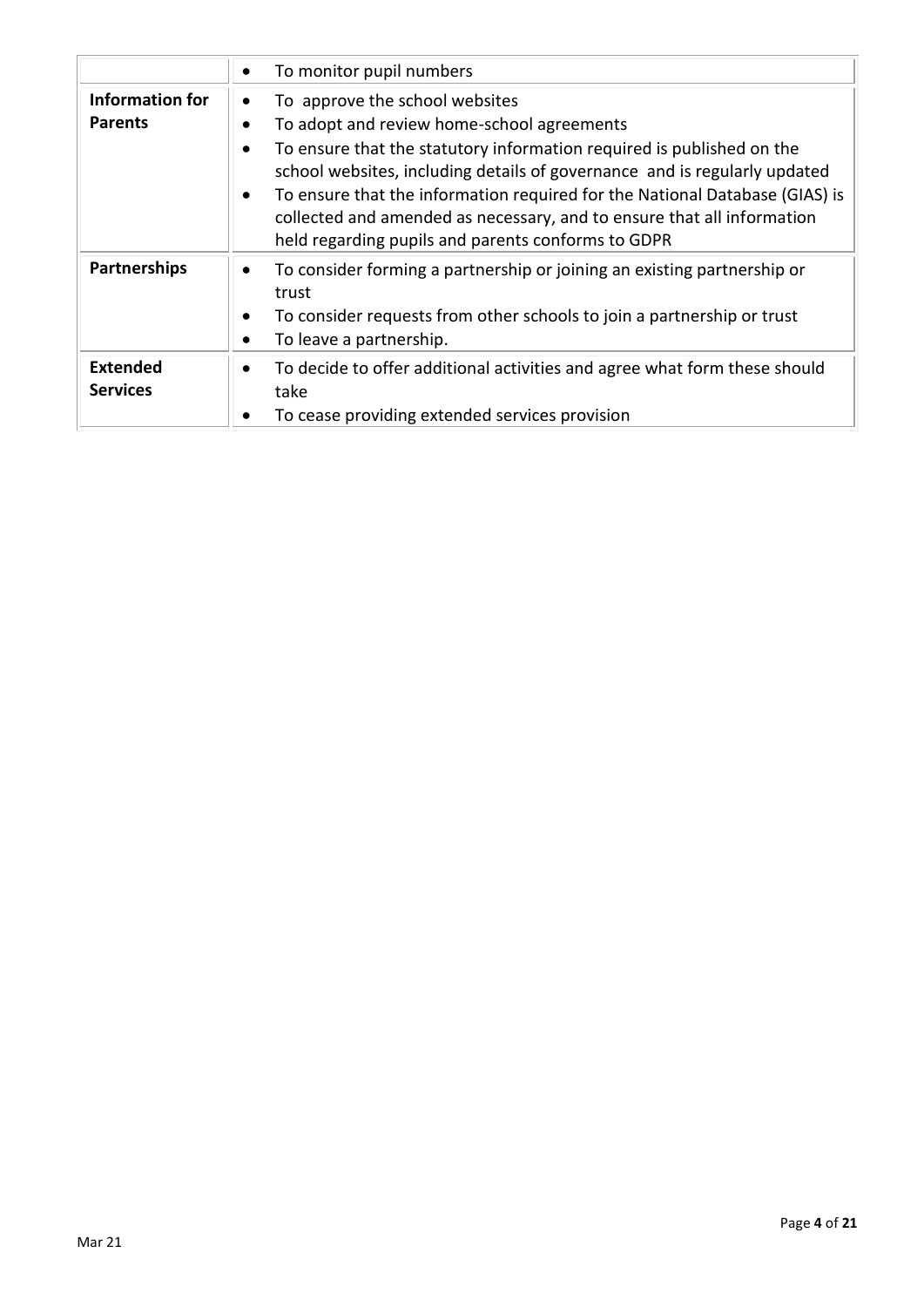### **Terms of Reference for Individuals**

**Any individual to whom responsibility has been delegated is expected to work within the following terms of reference.**

To monitor an identified target on the School Plan or a statutory function of the governing body and report to the governing body. It is expected that a minimum of 3 visits will be made to the school during the year. Other forms of communication such as telephone calls emails etc. may be substituted for one or more visits. A visit does not necessarily have to take place during the time when students/pupils are in school, and could be just as effective as a meeting between governor(s) and the lead professional at the end of the day as mutually agreed, such as Pupil Progress meetings and Learning Walks.

- To meet with the lead professional within the school to gain an understanding of the scope of the target and the activities the school is conducting to achieve success.
- To undertake any necessary training (in or out of school) to enable effective monitoring of the areas/subject.
- To monitor the progress of school activities towards the target or duty.
- To evaluate the extent of success at the end of the set timescale in the School Plan.

All visits to the school will be arranged with reference to the Executive Headteacher or Heads of School and in accordance with the Governor Visits policy.

Reports of no more than 1 side of A4 in length (not including any data), be lodged with the clerk of governors for distribution as soon as possible.

In addition, a named governor will be designated as the SEND Governor and another as the Safeguarding Governor.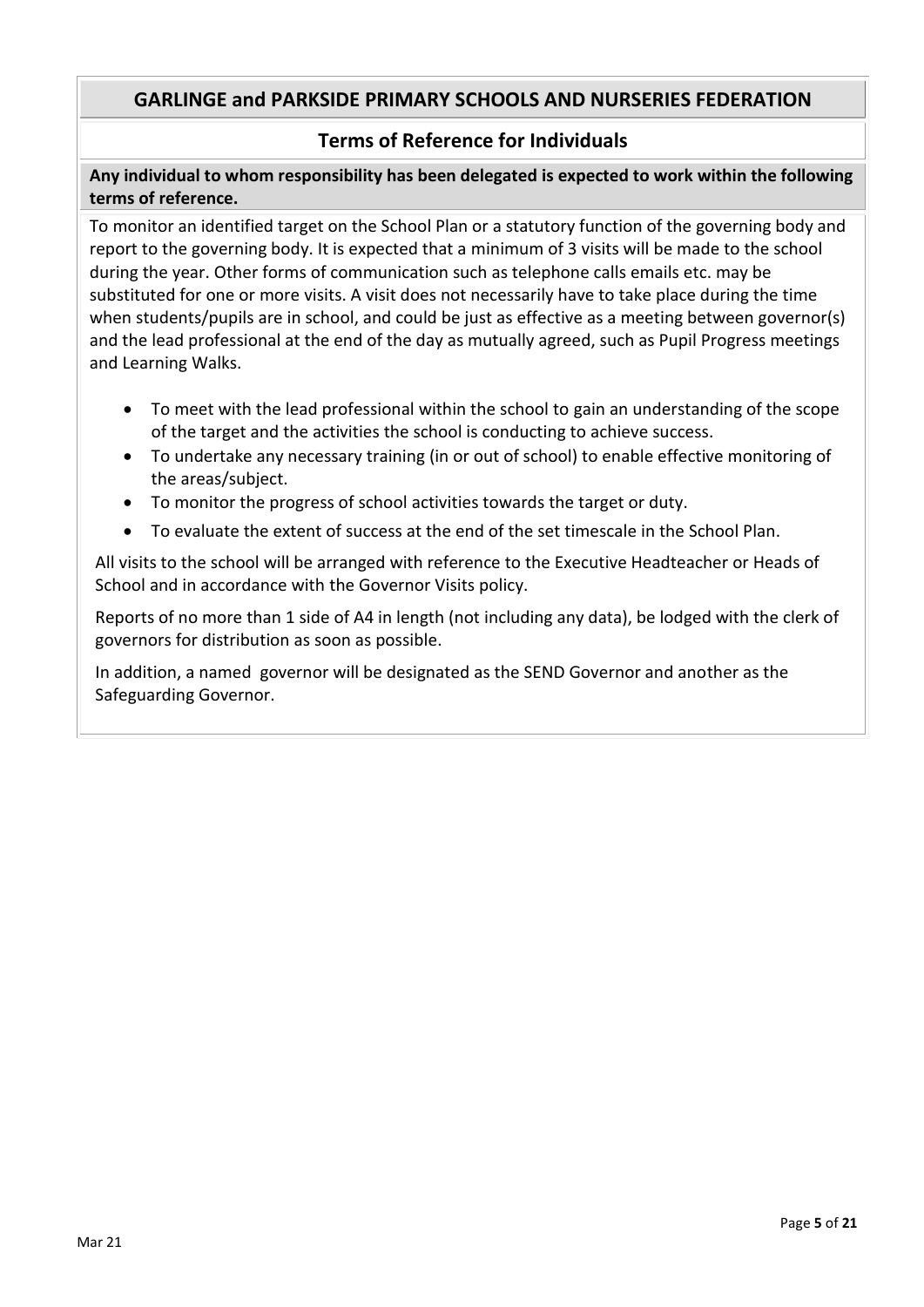| <b>GARLINGE and PARKSIDE PRIMARY SCHOOLS AND NURSERIES FEDERATION</b> |                                                                                                                                                                                                                                                                                                                                                                                                                                                                                                                                                                                                                                                                                                                                                                                                                                                                                                                                                                                                                                                                                                                                                                                                                                                                                                                                                                                                                                                                                                                                                                                                                                                                 |
|-----------------------------------------------------------------------|-----------------------------------------------------------------------------------------------------------------------------------------------------------------------------------------------------------------------------------------------------------------------------------------------------------------------------------------------------------------------------------------------------------------------------------------------------------------------------------------------------------------------------------------------------------------------------------------------------------------------------------------------------------------------------------------------------------------------------------------------------------------------------------------------------------------------------------------------------------------------------------------------------------------------------------------------------------------------------------------------------------------------------------------------------------------------------------------------------------------------------------------------------------------------------------------------------------------------------------------------------------------------------------------------------------------------------------------------------------------------------------------------------------------------------------------------------------------------------------------------------------------------------------------------------------------------------------------------------------------------------------------------------------------|
|                                                                       | <b>Terms of Reference for Finance Committee</b>                                                                                                                                                                                                                                                                                                                                                                                                                                                                                                                                                                                                                                                                                                                                                                                                                                                                                                                                                                                                                                                                                                                                                                                                                                                                                                                                                                                                                                                                                                                                                                                                                 |
|                                                                       | The Finance Committee is expected to work within the following Terms of Reference:                                                                                                                                                                                                                                                                                                                                                                                                                                                                                                                                                                                                                                                                                                                                                                                                                                                                                                                                                                                                                                                                                                                                                                                                                                                                                                                                                                                                                                                                                                                                                                              |
| General                                                               | To elect a Chair<br>$\bullet$<br>To appoint a Clerk<br>$\bullet$<br>To monitor progress against the priorities of the School Plan particularly those<br>$\bullet$<br>related to finance and premises targets<br>To undertake monitoring visits to the school<br>$\bullet$<br>To make regular reports to the Governing Body<br>$\bullet$<br>To meet at least 3 times each year<br>$\bullet$                                                                                                                                                                                                                                                                                                                                                                                                                                                                                                                                                                                                                                                                                                                                                                                                                                                                                                                                                                                                                                                                                                                                                                                                                                                                      |
| <b>Finance</b>                                                        | Oversee the preparation of the 3 Year Budget Plan, in consultation with the<br>٠<br>Headteacher and ensure it links to the School Plan priorities agreed by the<br>Governing Body<br>Recommend the 3 Year Budget Plan for approval to the Governing Body<br>٠<br>Evaluate and approve purchases within the agreed limits, where three quotations<br>$\bullet$<br>are required<br>Evaluate tenders within the agreed limits and submit to the Governing Body for<br>٠<br>approval<br>Make decisions in respect of service agreements and insurance<br>٠<br>To advise the Governing Body of any consultations to change the LA Scheme for<br>$\bullet$<br>Financing Schools, to allow the school to respond to any consultation<br>To report monitoring and the outturn position to the Governing Body highlighting<br>$\bullet$<br>any significant variances<br>Evaluate any proposed virements<br>٠<br>Evaluate and report on tenders to the Governing Body<br>$\bullet$<br>Approve disposal of assets<br>$\bullet$<br>Keeping in-school financial procedures under review<br>$\bullet$<br>Ensure the school adheres to the LA's conditions of the Scheme for Financing<br>Schools<br>Ensure the audit of all non-public funds (Voluntary Fund) which must run in<br>٠<br>accordance with LA regulations<br>Ensure recommendations arising from school audits are properly implemented<br>Establish procedures for governors to claim expenses<br>٠<br>Ensure a register of pecuniary and business interests for governors and staff is<br>kept and is open to inspection<br>Benchmark the school's financial performance and report to the Governing Body<br>٠ |
| <b>Staffing</b>                                                       | To determine the staff complement<br>$\bullet$<br>To agree pay discretions<br>To end the suspension of staff<br>٠<br>To determine dismissal payments/early retirement<br>٠<br>To determine staffing levels which are within the budgetary and curricular<br>٠<br>constraints<br>To assist the Headteacher where necessary with new appointments<br>٠<br>To assist the Headteacher where necessary with other personnel matters<br>٠                                                                                                                                                                                                                                                                                                                                                                                                                                                                                                                                                                                                                                                                                                                                                                                                                                                                                                                                                                                                                                                                                                                                                                                                                             |
| <b>Policies</b>                                                       | Review the Finance Policy and agree levels of delegation<br>٠<br>Review the Charging and Remissions Policy<br>Review the Pay and Reward Policy                                                                                                                                                                                                                                                                                                                                                                                                                                                                                                                                                                                                                                                                                                                                                                                                                                                                                                                                                                                                                                                                                                                                                                                                                                                                                                                                                                                                                                                                                                                  |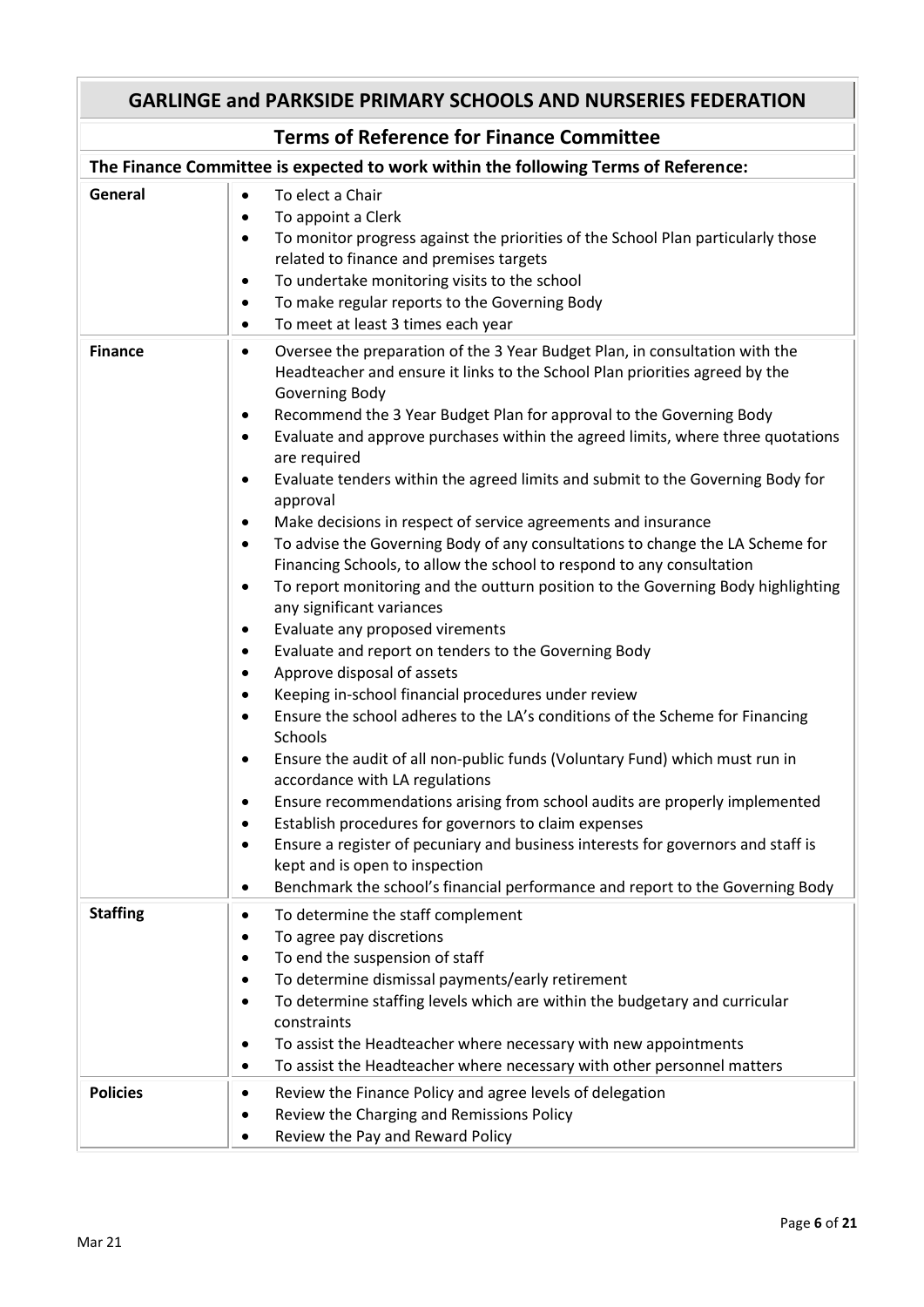### **Terms of Reference for the Clerk to the Governing Body**

#### **The clerk is expected to work within the following Terms of Reference:**

**As the Governing Body uses the services of a Kent Clerking Service clerk, the following principles and tasks are included as part of the Service Level Agreement**

#### **Guiding Principles**

- The Clerk is accountable to the Governing Body.
- He/she is employed by the Governing Body and line managed by the Chair of Governors, whose responsibility it is to provide induction and conduct an annual appraisal.
- The Clerk will be provided with a contract of employment based on one of the 3 model job descriptions for a Clerk recommended by KCC Leadership and Governance.
- Governors, Associate Members and the Headteacher cannot be appointed as Clerk to the Governing Body.

#### **The main responsibilities of the Clerk are:**

- To work effectively with the Chair of governors, the other governors and the Headteacher to support the Governing Body.
- To advise the governing body on constitutional and procedural matters, powers and duties.
- To convene meetings of the Governing Body.
- To attend meetings of the Governing Body and ensure minutes are taken.
- To create an action list after each meeting and monitor progress to ensure that actions agreed are carried out before the next meeting.
- To maintain a register of Business Interests.
- To maintain a register of members of the Governing Body and report vacancies to the governing body.
- To maintain a register of attendance and report non-attendance to the Governing Body
- To give and receive notices in accordance with relevant regulations.
- To perform such other functions as may be determined by the Governing Body from time to time.
- To undertake appropriate professional development.
- If the Clerk does not attend a meeting, the governors present at the meeting may appoint a member of the Governing Body (but not the Headteacher) to act as Clerk for that meeting.

#### **Details of employment**

| Part-time, Term Time only                               | Paid on claim   |    |
|---------------------------------------------------------|-----------------|----|
|                                                         | Hours per annum | 36 |
| Clerk to Governing Body Job Description Level 1, 2 or 3 |                 |    |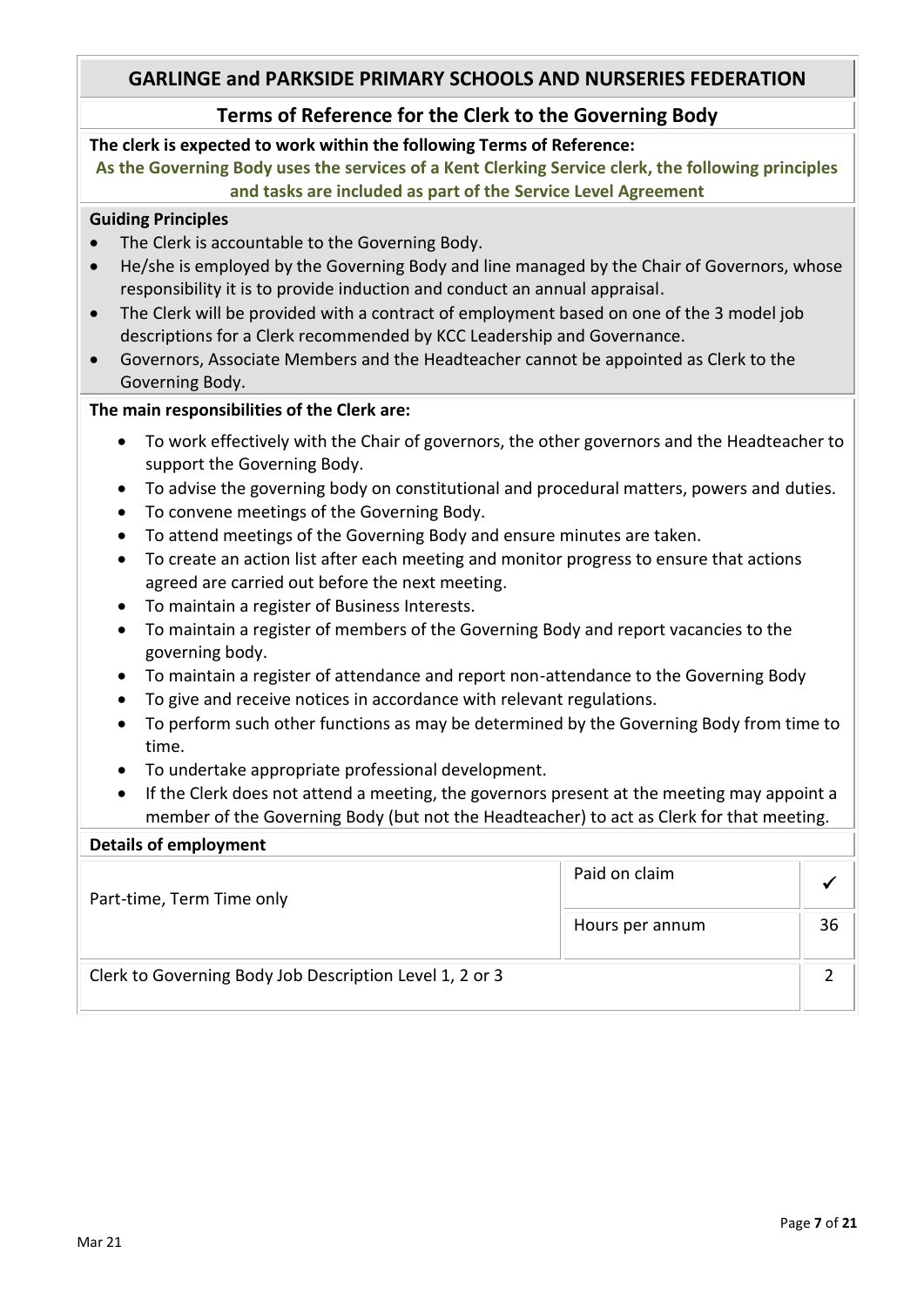#### **Clerk's Induction Programme**

The key elements of the induction programme include:

- Helping the clerk to locate essential documentation and information
- Discussing access to a computer (this may include discussion of use of home computer and consumables)
- Discussing use of school reprographics equipment or alternative means of copying documents for governors
- Clarifying the use of email for communication with governors, including the KCC Governorhub system
- Clarifying pay and conditions of service
- Agreeing the form of appraisal for the Clerk
- Agreeing release and payment of time for the Clerk's professional development, including the National Clerks' Development programme. This includes attendance at clerk's briefings, induction training and the annual Clerks' Conference.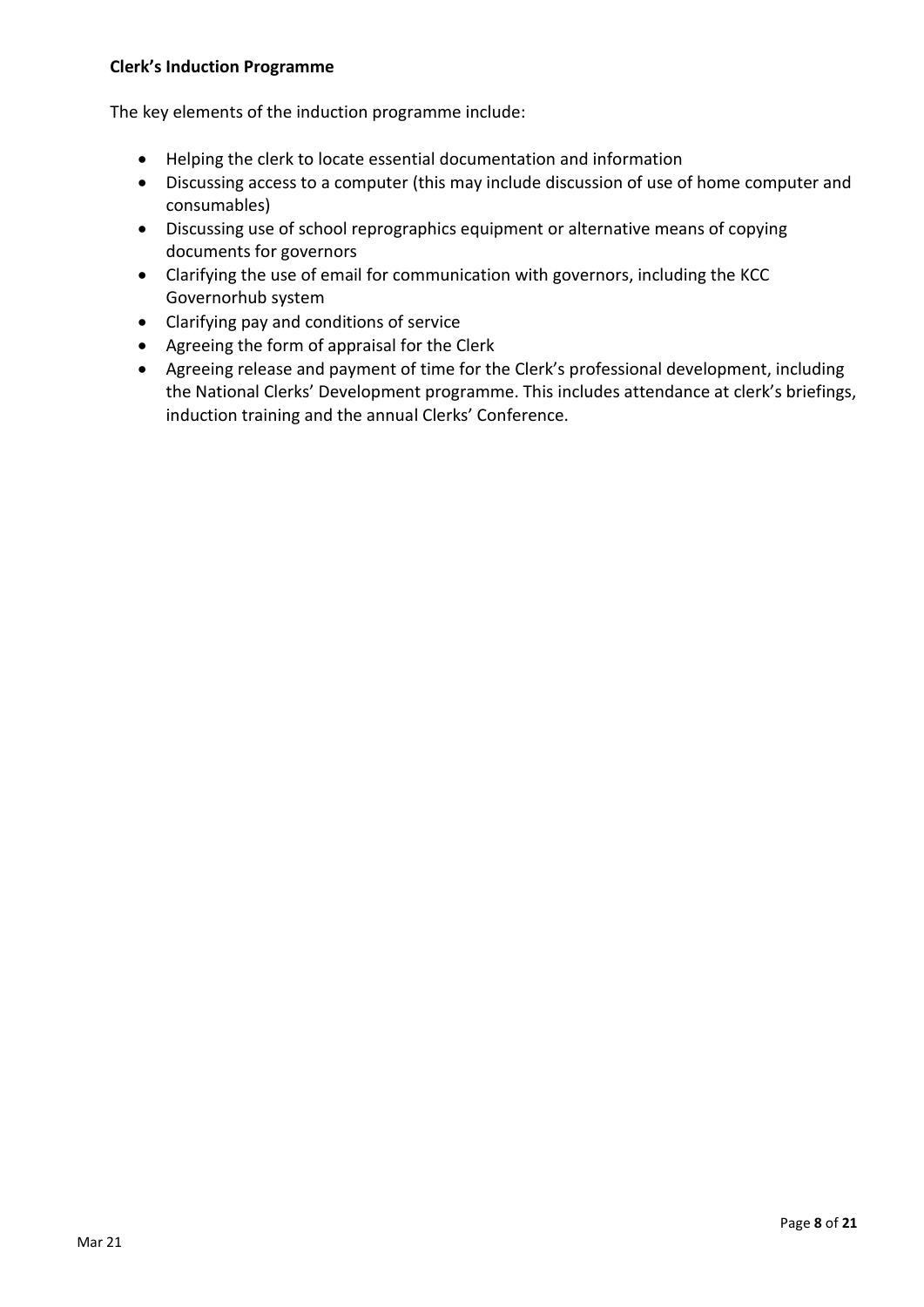# **Terms of Reference & Delegation of Functions to Executive Headteacher**

**The Headteacher is expected to work within the following Terms of Reference, and provide the Governing Body with such reports in connection with their function as they require**

| <b>Budget</b>                            | To make miscellaneous financial decisions up to an agreed limit of £8,000<br>٠<br>To monitor monthly expenditure<br>٠<br>To make payments<br>٠                                                                                                                                                                                                                                                                                                                                                                                                                                                                                          |
|------------------------------------------|-----------------------------------------------------------------------------------------------------------------------------------------------------------------------------------------------------------------------------------------------------------------------------------------------------------------------------------------------------------------------------------------------------------------------------------------------------------------------------------------------------------------------------------------------------------------------------------------------------------------------------------------|
| <b>Staffing</b>                          | To appoint teachers and non-teaching staff<br>٠<br>To establish disciplinary/capability procedures<br>٠<br>To suspend staff<br>٠<br>To dismiss staff<br>$\bullet$                                                                                                                                                                                                                                                                                                                                                                                                                                                                       |
| <b>Curriculum</b>                        | To ensure the National Curriculum is taught to all pupils and consider<br>٠<br>disapplication for pupils as appropriate<br>To establish and implement a Teaching for Learning Policy<br>$\bullet$<br>To be responsible for standards of teaching<br>$\bullet$<br>To be responsible for each individual child's education<br>$\bullet$<br>To agree the content of any Sex and Relationship Education and to keep up<br>$\bullet$<br>to date a written policy for its delivery<br>To ensure the balanced treatment of political issues and to prohibit<br>$\bullet$<br>political indoctrination<br>To promote British values<br>$\bullet$ |
| Performance<br><b>Management</b>         | To formulate and implement an Appraisal Policy<br>$\bullet$                                                                                                                                                                                                                                                                                                                                                                                                                                                                                                                                                                             |
| <b>Target Setting</b>                    | To set targets for pupil achievement<br>$\bullet$                                                                                                                                                                                                                                                                                                                                                                                                                                                                                                                                                                                       |
| <b>Religious</b><br><b>Education</b>     | To provide Religious Education in line with schools' basic curriculum<br>$\bullet$                                                                                                                                                                                                                                                                                                                                                                                                                                                                                                                                                      |
| <b>Collective</b><br>worship             | To ensure, after consultation with the Governing Body, that all pupils take<br>$\bullet$<br>part in a daily act of collective worship                                                                                                                                                                                                                                                                                                                                                                                                                                                                                                   |
| <b>Health &amp; Safety</b>               | To ensure that health & safety regulations are followed<br>$\bullet$                                                                                                                                                                                                                                                                                                                                                                                                                                                                                                                                                                    |
| <b>School</b><br>Organisation            | To ensure that the school meets for 380 sessions in a school year<br>$\bullet$<br>To ensure that school lunch nutritional standards are met                                                                                                                                                                                                                                                                                                                                                                                                                                                                                             |
| <b>Information for</b><br><b>Parents</b> | To prepare and publish the School Prospectus<br>To prepare and publish the School website<br>٠<br>To ensure that free school meals are provided for those pupils meeting the<br>$\bullet$<br>criteria<br>To ensure that parents are aware of their right to withdraw their child<br>٠<br>from collective worship, RE, and sex and relationship education<br>To ensure an annual report on each child's educational achievement is<br>٠<br>forwarded to parents/carers<br>To ensure progress updates on each child's educational achievement is<br>٠<br>forwarded to parents/carers twice yearly                                         |
| <b>Extended Schools</b>                  | To put into place the additional services provided<br>$\bullet$<br>To ensure delivery of services provided<br>٠<br>To ensure contact with the local community<br>٠                                                                                                                                                                                                                                                                                                                                                                                                                                                                      |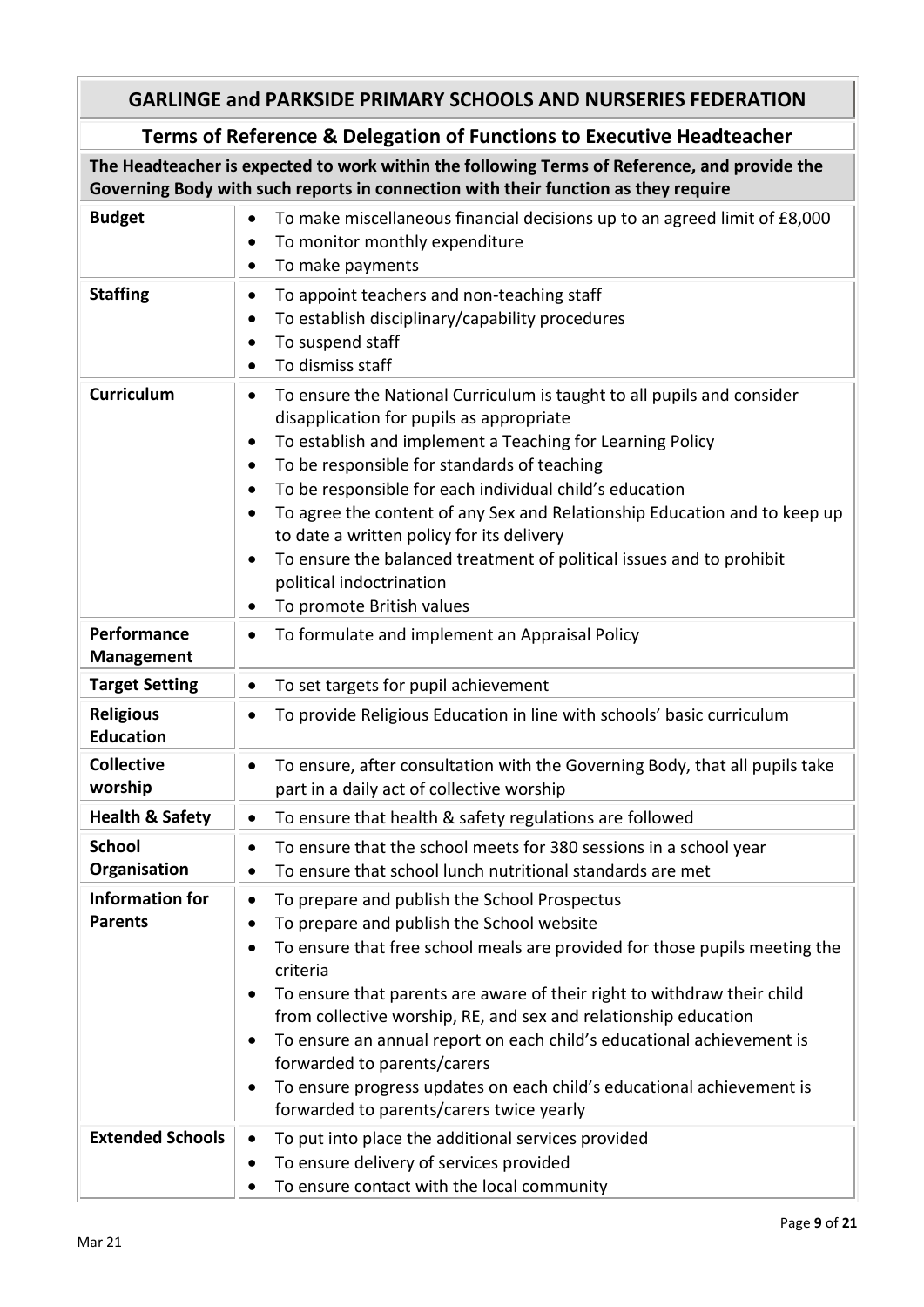### **Terms of Reference for Panel Hearings**

- To make any decisions under the Governing Body's personnel procedures e.g. disciplinary, grievance, capability, where the Executive Headteacher is the subject of the action
- To make any decisions under the Governing Body's personnel procedures e.g. disciplinary, grievance, capability, unless delegated to the Executive Headteacher
- To make any determination or decision under the Governing Body's Complaints Procedure for Parents
- To consider any appeals against a decision to dismiss a member of staff or to a decision short of dismissal e.g. disciplinary, grievance or capability
- To make any determinations on behalf of the Governing Body in relation to staff redundancy and redundancy appeals
- To consider any representations by parents in the case of an exclusion (parents/carers do not have to be invited)
- To consider the appropriateness of any permanent exclusion or Fixed Term exclusion which totals 15 days or more in one Term or where a pupil is denied the chance to take a public examination (parents/carers do not have to be invited)
- All panels to be convened by the Clerk to the Governing Body

#### **NB Any governor who has participated on a panel for a staffing decision, cannot sit on the appeal panel**

#### **Membership (not less than 3; 3 or 5 for pupil discipline)**

Any three governors from a pool of governors, comprised of the whole Governing Body, who are:

- 1. Suitably qualified to undertake the role, and
- 2. Available on the date specified

*The Headteacher is disqualified from serving in this role*

*Any governor having a connection with either a pupil, a member of staff or the incident in question which could affect their ability to act impartially, should not serve on the panel*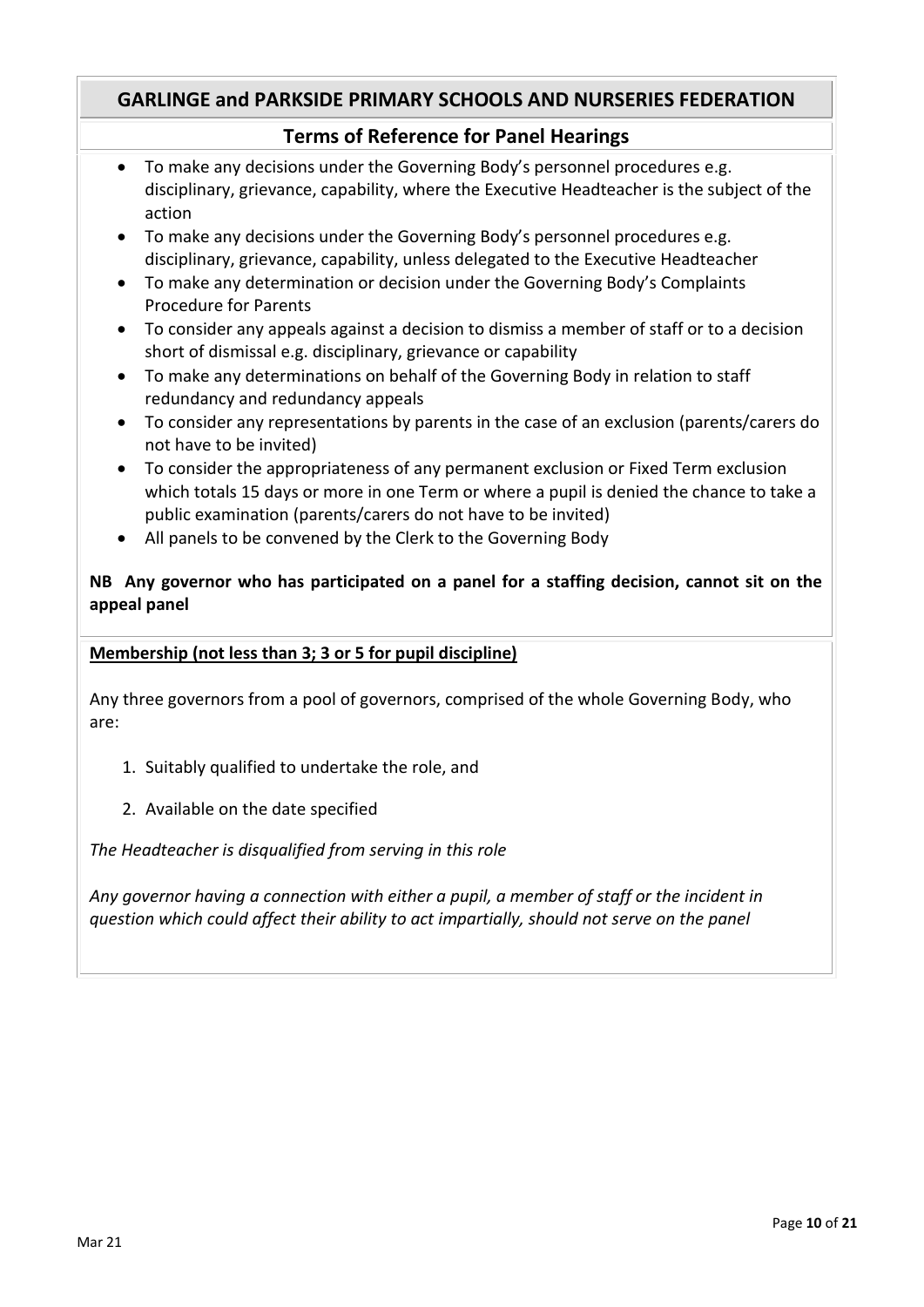# **GARLINGE PRIMARY SCHOOL AND NURSERY**

### **Terms of Reference for the Executive Headteacher's Appraisal Group**

- To meet annually with the independent advisor to discuss and determine the Executive Headteacher's appraisal objectives for the coming year (the planning meeting)
- To review, with the support of the independent advisor, the performance of the Executive Headteacher against the agreed appraisal objectives and determine the recommendation on pay progression (the review meeting)
- To prepare and agree the Executive Headteacher's appraisal review statement, and report to the governing body
- To monitor through the year, the performance of the Executive Headteacher against the agreed objectives and to ensure that appropriate support and development opportunities are provided
- To make recommendations to the Finance Committee in respect of pay progression

#### **Membership (2 or 3 Governors)**

*Neither the Headteacher nor staff governors may serve on this group.*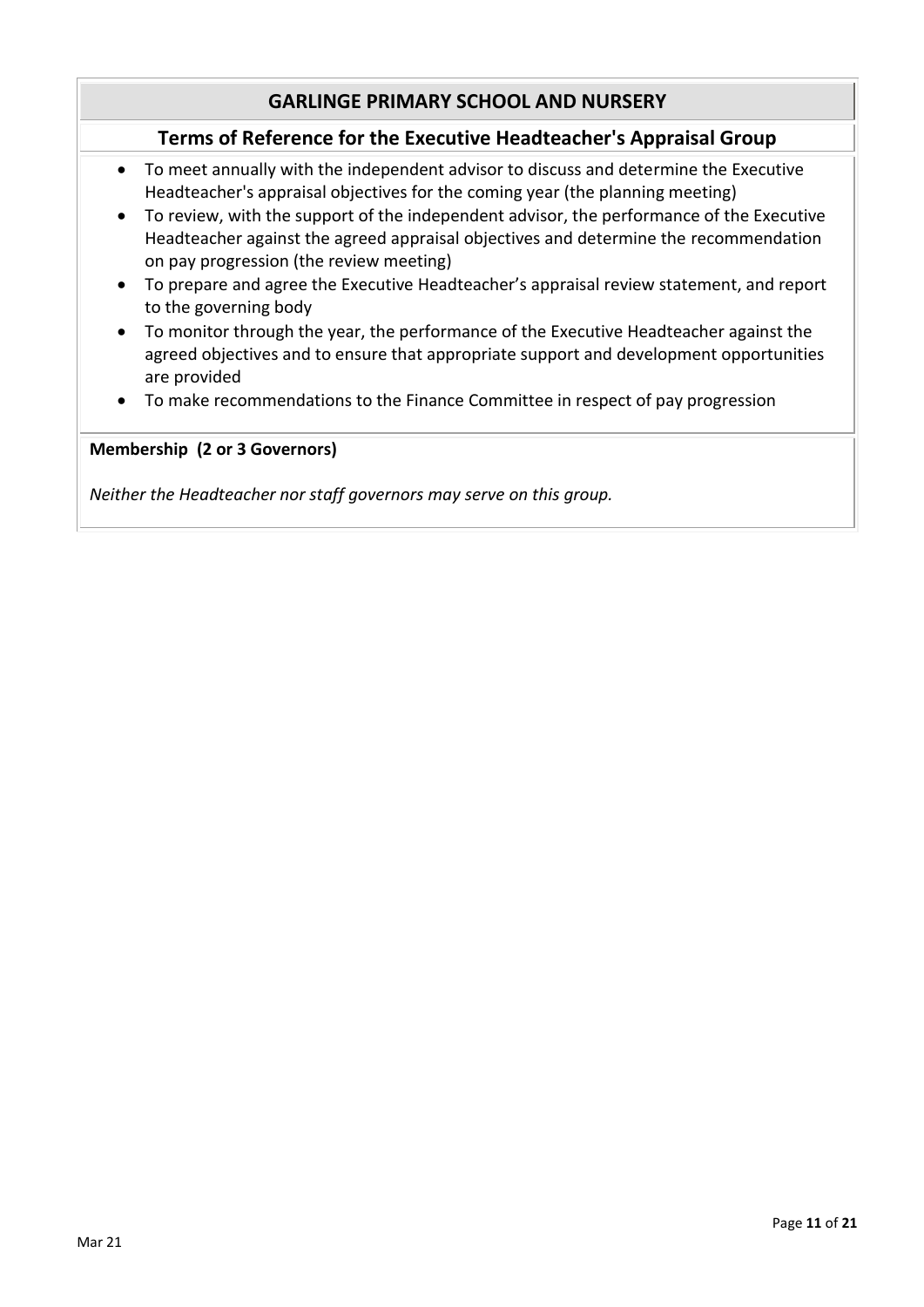### **Standing Order for Meetings of the Governing Body**

#### **Governors are expected to:**

- Arrive in good time for the start of any meeting, having read all the paperwork sent to them in connection with the agenda, and prepared with questions to ask and/or comments to make
- Bring a copy of the School Plan and be familiar with its contents
- Limit discussion to policies and actions and not people
- Participate in discussion and listen to the views and comments of others
- Be brief and adhere to any time limits placed against agenda items
- Follow up on action points between meetings

The following persons have the right to attend all meetings of the Governing Body:

Headteacher Clerk Any governor

Associate members (unless the Governing Body require them to leave for items relating to individual members of staff or pupils)

- The following persons may be invited to attend regular meetings of the Governing Body; Deputy Headteacher, members of the Leadership Team, Business Manager, etc.
- Governing Body meetings will be held at the school 6 times each year. The Clerk will prepare a suggested calendar of meeting dates for the following year, for approval at the meeting held in Term 6 of each year.
- The Clerk to the Governing Body will prepare a draft agenda, which will be finalised and approved by the Chair. Governors wishing to place items on the agenda should give notice to the clerk, and provide a copy of any supporting papers for distribution.
- Items of 'Any Other Business' will be taken at the end of the meeting or placed on the agenda of the next meeting
- Voting, where necessary, will normally be taken by a show of hands; however, the Chair may determine a secret ballot where this has been requested by two or more governors.
- All meetings will be convened by the Clerk. Any 3 members of the Governing Body may request a meeting by giving the Clerk written notice, which includes a summary of the business to be transacted. The Clerk will then prepare an agenda to call a meeting
- Each meeting will commence at a notified time and will be limited to **2 hours** in duration. Where business has not been completed within the agreed time, those governors present may resolve to continue the meeting in order to complete the agenda. Any business not completed will form part of the agenda for the next meeting.
- Draft minutes will be approved for email circulation by the Chair within 2 weeks of the meeting, before being formally approved by the Governing Body at the next meeting.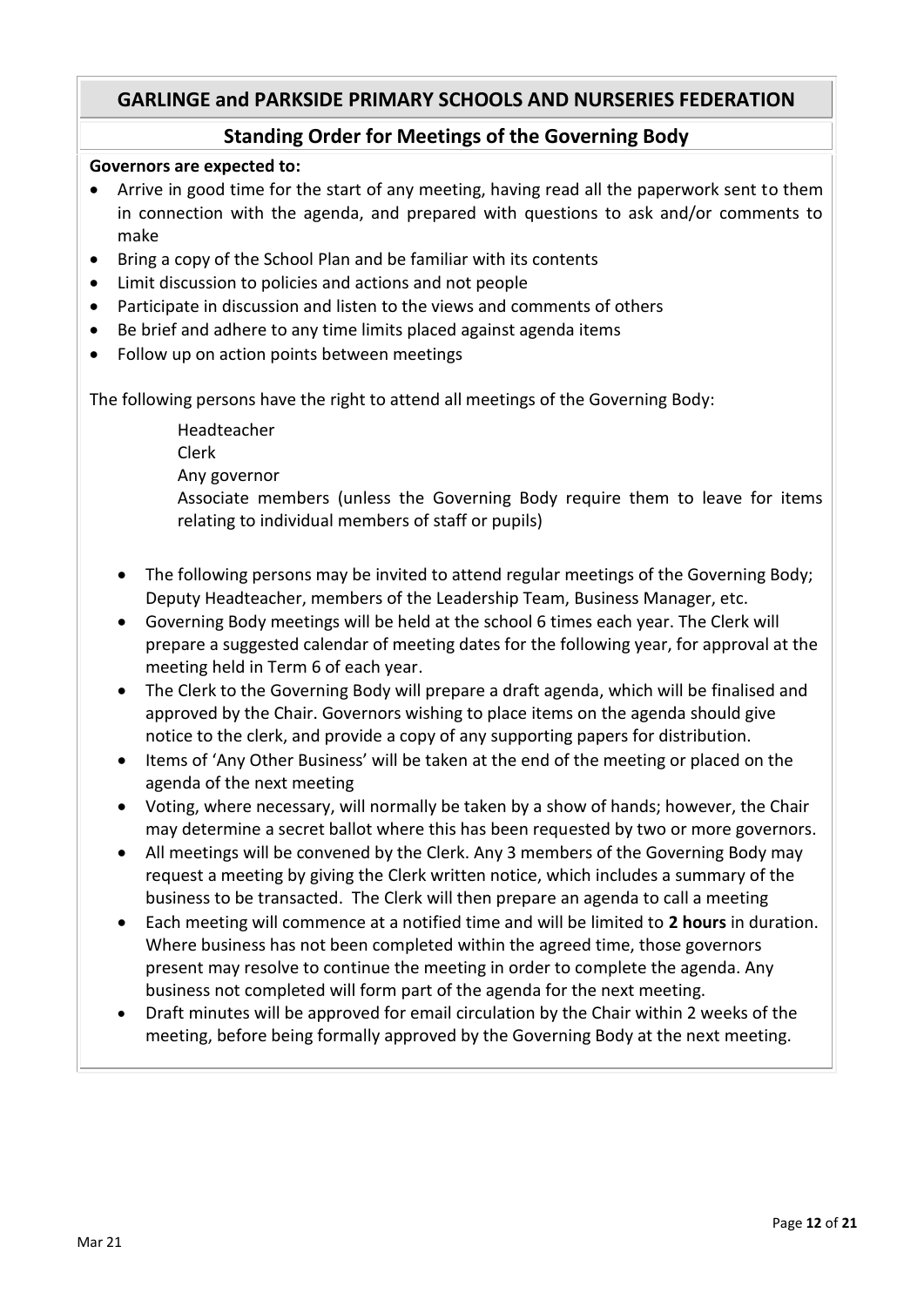# **Standing Order for the Election of Chair and Vice Chair**

#### **Guiding Principles:**

- **The Governing Body MUST** elect a chair and a vice chair.
- When the office of Chair or Vice Chair becomes vacant, the Governing Body must elect a new Chair or Vice Chair at their next meeting
- There are no regulations covering the process of election with the exception of the need for the candidate(s) to withdraw from the meeting when a vote is taken.
- Governing Bodies are free to, and should, agree an election process.
- Governors who are paid to work at the school, for instance the Headteacher and the staff governors cannot be elected as Chair or Vice Chair.
- **The process must be fair, open and transparent**

#### **Factors the Governing Body should consider in agreeing their election process are:**

- **How long the Chair and Vice Chair will serve (You may wish to consider different terms of** office.)
- Whether a Governor can be re-elected and whether there should be a limit to the number of terms a Governor could serve in the position of Chair or Vice Chair (You may like to consider succession planning, individual Governor and Governing body development, workloads and the involvement of all Governors.)
- Whether a governor can stand for office if they are unable to be present at the meeting.
- **How nominations will be made (in writing in advance of the meeting and on the agenda or** verbally at the meeting, with or without a supporting written or verbal statement.)
- Whether a candidate will self-nominate or be proposed (and seconded if wished) by Governors.
- Whether there will be a secret ballot or show of hands (and whether this would vary depending on the circumstances i.e. in all cases or only where there is more than one candidate.)
- **How the Governing Body would treat a tie in votes (would candidates have the opportunity** to speak to the Governing Body about why they want to be the Chair or Vice Chair followed by another vote, would it by another method?)

#### **The role of the Chair of the Governing Body:**

- To ensure the business of the Governing Body is conducted properly in accordance with legal delegation requirements.
- To ensure that meetings are run effectively, focusing on the priorities and making best use of the time available, and to ensure that all members have an equal opportunity to participate in discussion and decision-making
- To establish and foster an effective relationship with the Headteacher based on trust and mutual respect for each other's roles.
- To establish and foster a good relationship with the Clerk based on professional respect for each role.
- To act as a Trustee of the Thanet Endeavour Learning Trust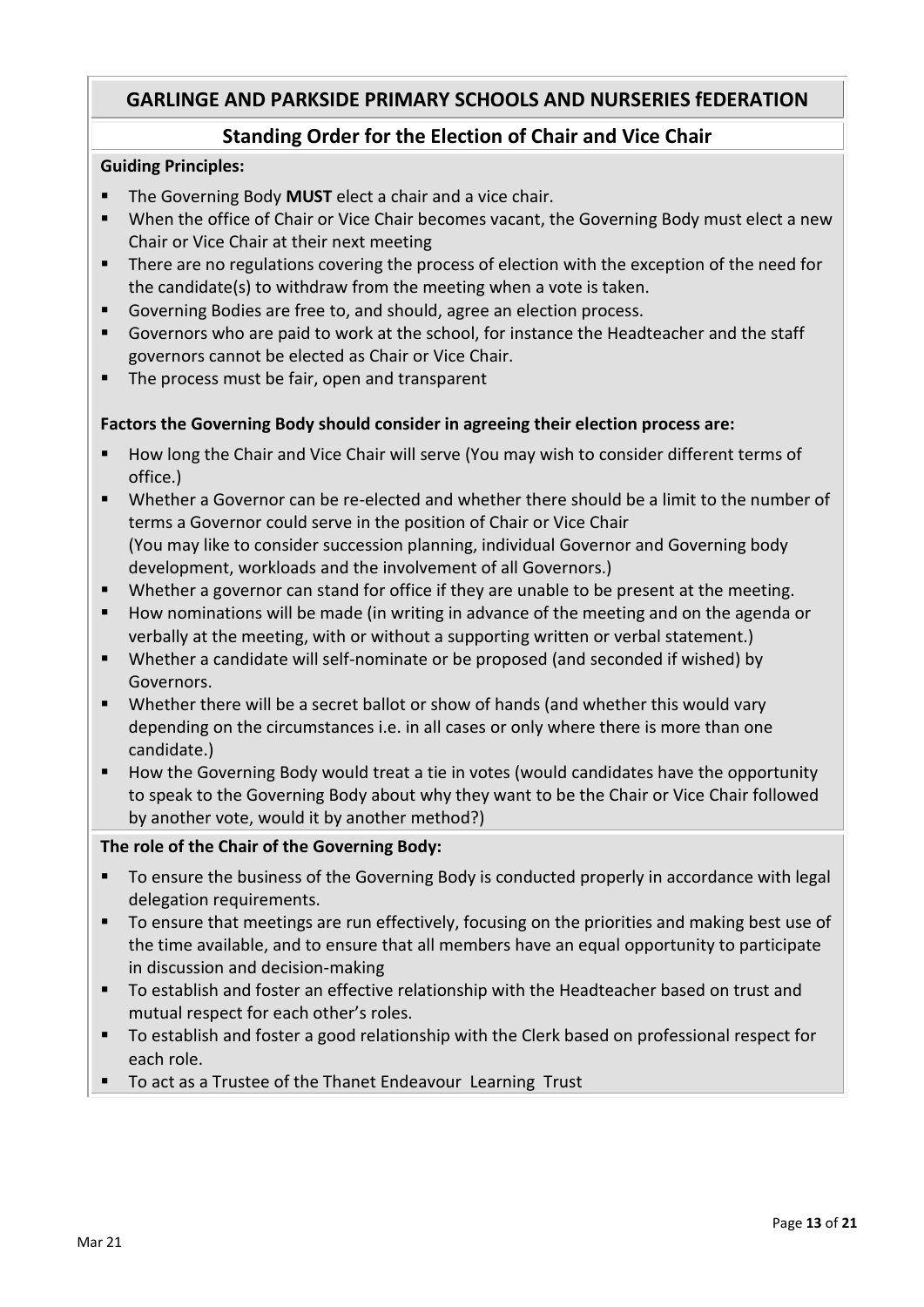#### **GOOD PRACTICE EXAMPLE**

- **The Governing Body resolves that the following process will apply to the election of Chair** (and vice chair) of the governing body (provide a brief outline of the role see overleaf):
- The Chair and Vice Chair will serve for a period of between 1 and 4 years.
- **The Clerk will take the Chair to conduct the election of the Chair and the newly elected** Chair will conduct the election for the Vice Chair using the same procedure.

#### **Either**

a) The Clerk will invite Governors to self-nominate by a closing date no later than 2 weeks before the date of the meeting at which the election is to be held.

#### **or**

- b) Governors will be asked to propose nominations to the Clerk by a closing date no later than two weeks before the date of the first governing body meeting of the academic year. The Clerk will provide a form for this purpose, which will allow for nominations to be seconded before submission (if required).
- The Clerk will include the names of all candidates for election on the agenda for the meeting at which the election is to be held, and send it to governors at least 7 days in advance of the meeting.
- The candidates will be asked to leave the room whilst the election takes place and the outcome discussed.
- Governors will take a vote by secret ballot conducted and counted by the Clerk.
- **EXEC** Candidates will be allowed to vote (including for themselves) before leaving the room.
- In the event of a tie, each candidate will be given the opportunity to address the governing body before a further vote is taken. (If a candidate cannot attend the meeting, a supporting statement may be requested in advance of the meeting.)
- **If no advance nominations have been received for the office of Chair, the Clerk may seek** nominations at the meeting.

If no Chair is duly elected, a Governor **MUST** be appointed to Chair the remainder of the meeting and to act as a temporary Chair until the next meeting.

Following the election of the Chair, the new Chair will conduct the election of a Vice Chair using the same procedure.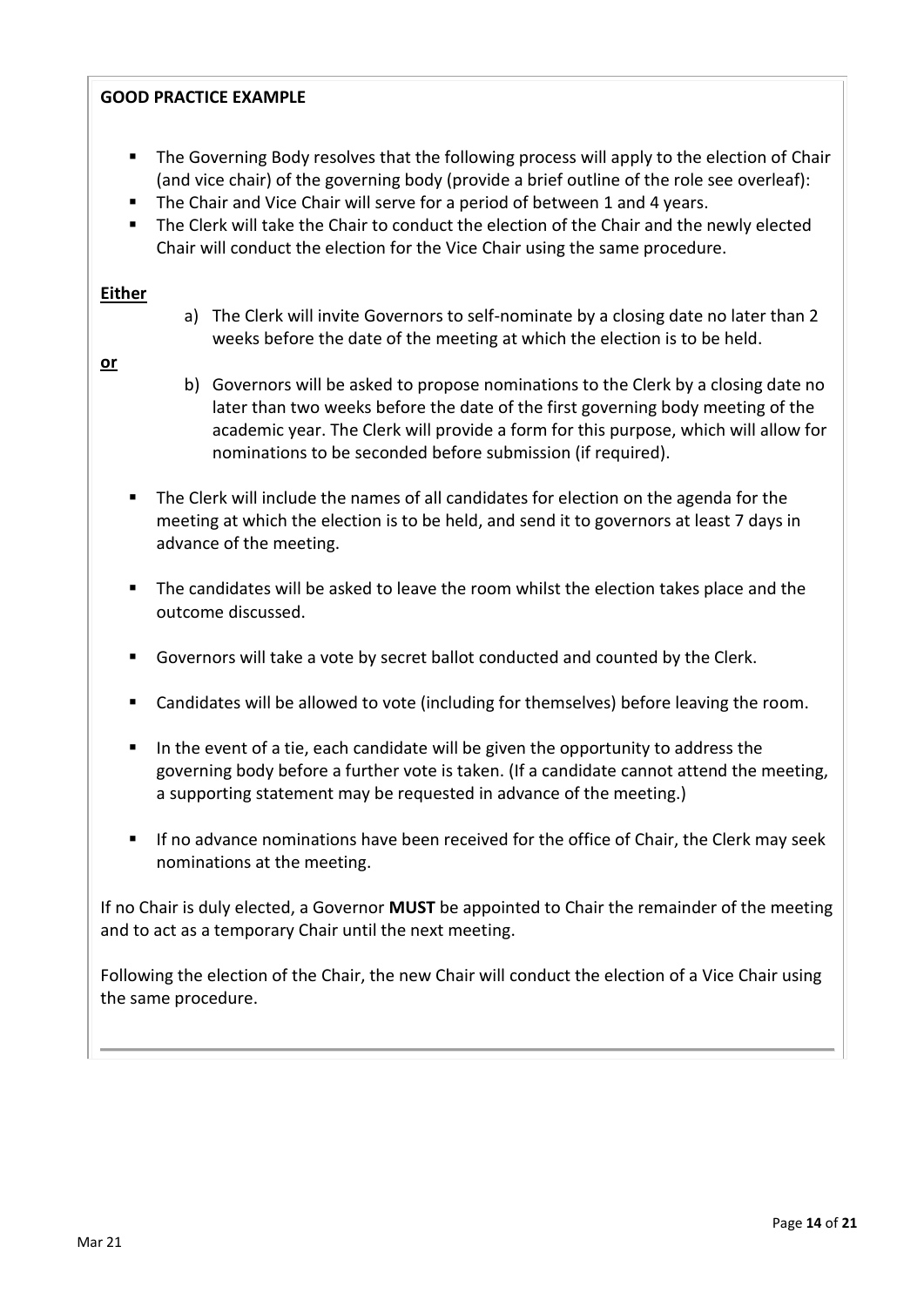## **Standing Order for the Appointment of Co-opted Governors**

#### **Guiding Principles:**

The Governing Body may decide the process for the appointment of Co-opted governors.

Factors the Governing Body should consider in agreeing their appointment process are:

- What skills are required to support the Governing Body at the time of the vacancy.
- □ How and where vacancies should be advertised.
- Whether a candidate will self-nominate or be proposed [and seconded if wished] by governors.
- What information the Governing Body needs from each candidate to support their nomination i.e. a statement of so many words, interview with, or presentation to the governing body or alternatives as appropriate.
- $\Box$  Whether there will be a secret ballot or show of hands [and whether this would vary depending on the circumstances i.e. in all circumstances or only where there is more than one candidate.
- $\Box$  How the results will be notified to the candidates.
- □ How often the process will be reviewed.
- The process must be fair, open and transparent.
- 1. The Co-opted governors are appointed by the governing body. They are people who in the opinion of the governing body have the skills required to contribute to the effective governance and success of the school.
- 2. The Governing Body may choose to advertise the vacancy broadly to reach as wide an area as possible. Priority may be given to candidates with particular skills if this expertise would enable the Governing Body to work more effectively. In these cases this would be clearly stated when notifying the vacancy.
- 3. Where two or more names are put forward, prospective Co-opted governors will be asked to prepare a brief statement of no more than 100 words, explaining their background and why they wish to be appointed. Where possible these statements will be circulated to all members of the Governing Body prior to the meeting at which any appointment will be considered.
- 4. At the next meeting of the Governing Body, governors will be invited to vote by show of hands if there is a sole candidate. Where there are multiple nominations, governors will take a vote by secret ballot, managed by the Clerk.
- 5. In the event of a tie, the governors will again discuss the nominations and take a further vote.
- 6. The Clerk will announce the result, with the candidate polling the most votes being duly appointed.
- 7. The most votes being duly appointed.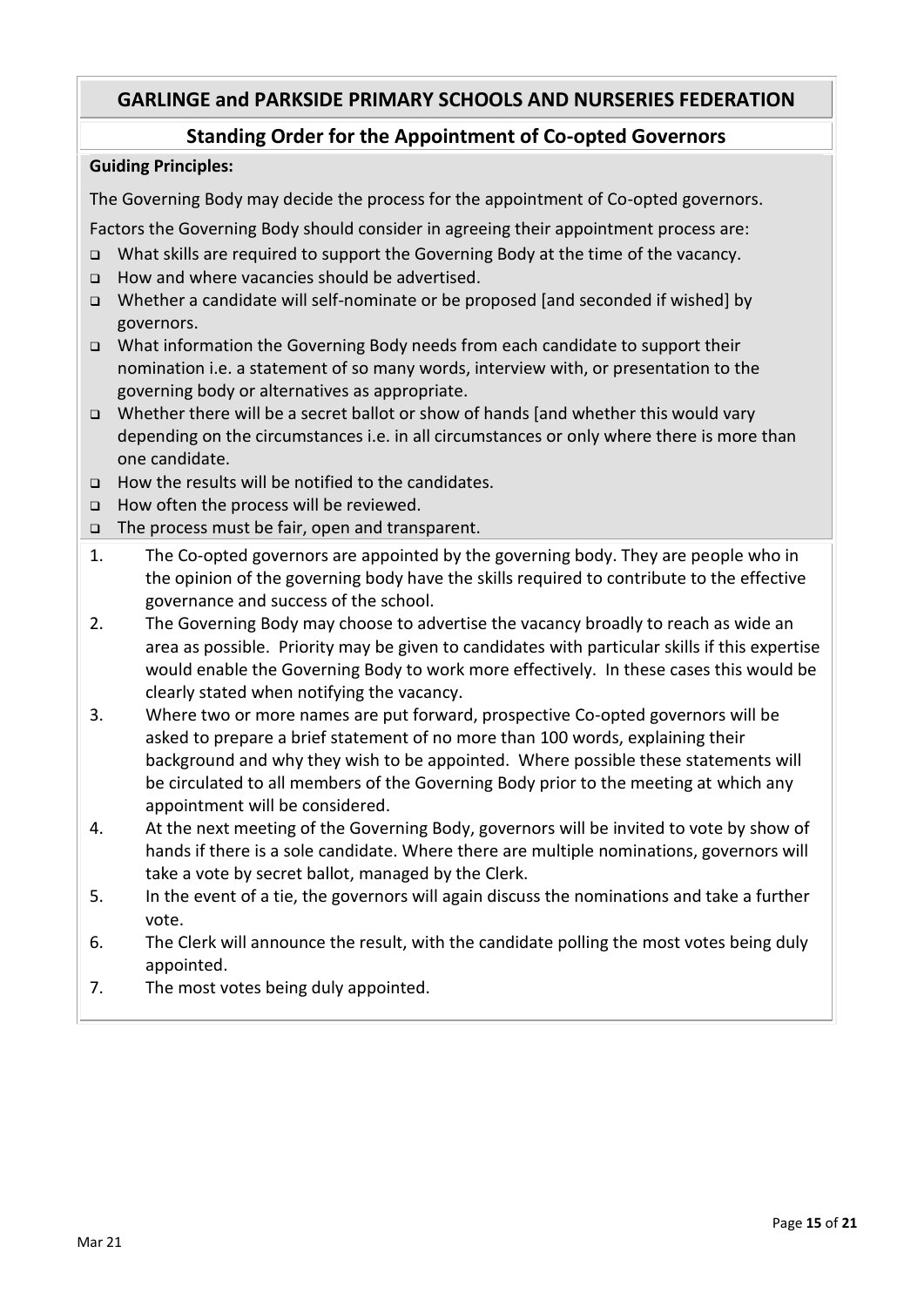# **Code of Conduct for School Governing Bodies**

#### **For Academic year 2018-19**

This code sets out the expectations on and commitment required from school governors, in order for the governing board to properly carry out its work within the school and the community.

#### **The governing board has the following core strategic functions:**

Establishing the strategic direction, by:

- Setting the vision, values, and objectives for the school
- Agreeing the school improvement strategy with priorities and targets
- Meeting statutory duties

Ensuring accountability, by:

- Appointing the executive headteacher
- Monitoring progress towards targets
- Performance managing the executive headteacher
- Engaging with stakeholders
- Contributing to school self-evaluation

Ensuring financial probity, by:

- Setting the budget
- Monitoring spending against the budget
- Ensuring value for money is obtained, with the money well spent
- Ensuring risks to the school are managed

#### **As individuals on the board we agree to the following**:

Role & Responsibilities:

- We understand the purpose of the board, the skillset required to perform our core functions and the role of the executive headteacher.
- We accept that we have no legal authority to act individually, except when the board has given us delegated authority to do so, and therefore we will only speak on behalf of the governing board when we have been specifically authorised to do so.
- We accept collective responsibility for all decisions made by the board or its delegated agents. This means that we will not speak against majority decisions outside the governing board meeting.
- Upon communicating formally within our governing role we will ensure any comments reflect the school policy even if they differ from our personal views
- We have a duty to act fairly and without prejudice, and in so far as we have responsibility for staff, we will fulfil all that is expected of a good employer.
- We will encourage open government and will act appropriately.
- We will consider carefully how our decisions may affect the community and other schools.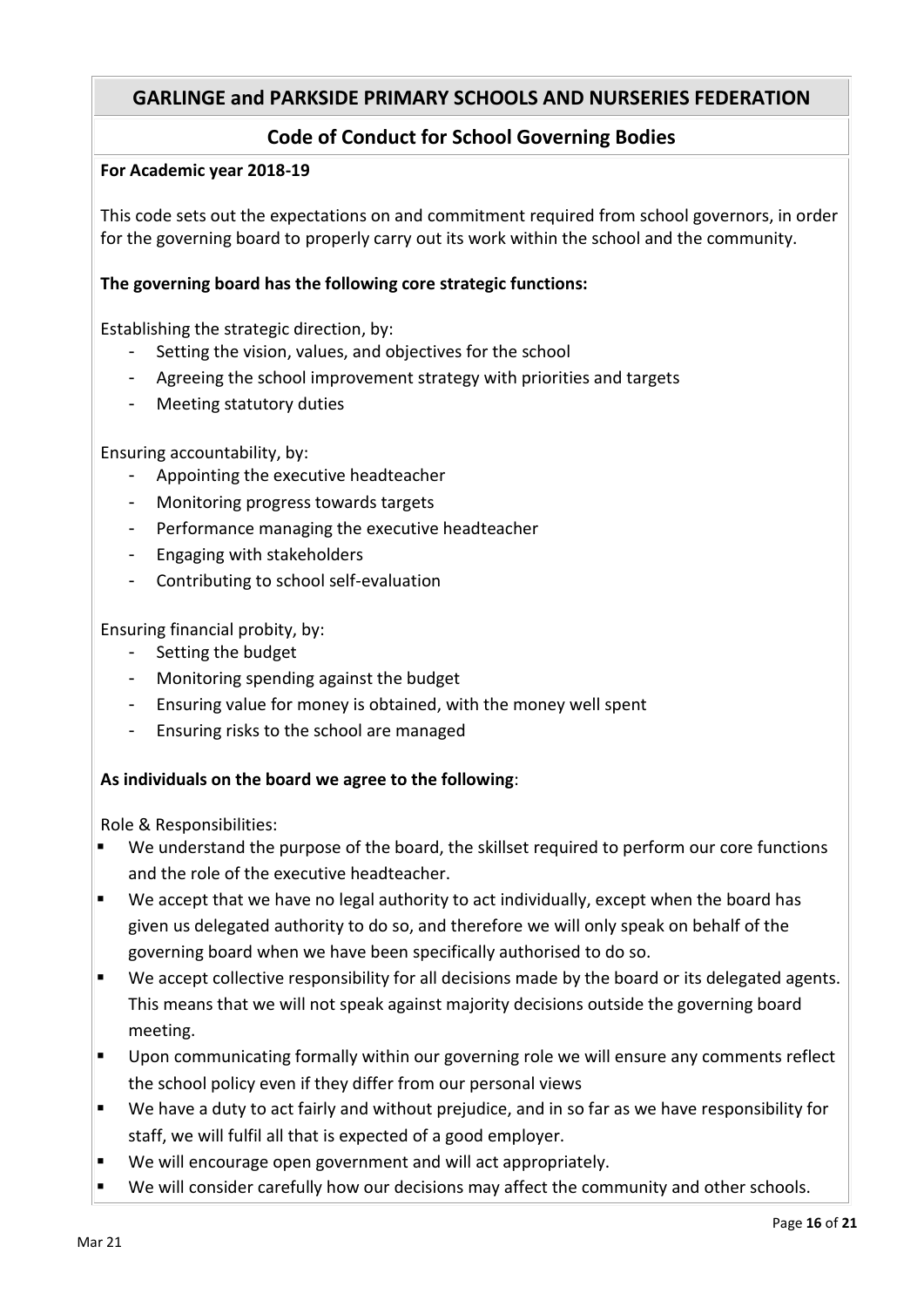- We will always be mindful of our responsibility to maintain and develop the ethos and reputation of our school. Our actions within the school and the local community will reflect this.
- In making or responding to criticism or complaints we will follow the procedures established by the governing board.
- We will actively support and challenge the executive headteacher and senior leaders.
- We will accept and respect the differences between the strategic board role and the staff day to day operational and management role, avoiding actions that may undermine these arrangements.
- We agree to adhere to the schools' rules and the policies and procedures we approve as a board as set out by the relevant governing documents and law
- We will agree to abide by the school e- safety protocols for social media and when communicating in a private capacity will strive to uphold the reputation of the school.

# Commitment:

- We acknowledge that accepting office as a governor involves the commitment of significant amounts of time and energy and in addition we accept that we must comply with the GB request for an enhanced criminal records certificate within 21 days of gaining office.
- We will each involve ourselves actively in the work of the governing board, and accept our fair share of responsibilities, including service on committees or working groups.
- We will make full efforts to attend all meetings and where we cannot attend explain in advance why we are unable to.
- We will get to know the school well and respond to opportunities to involve ourselves in school activities.
- We will visit the school, with all visits arranged in advance with the headteacher and undertaken within the monitoring visit framework, including policy and schedule, established by the governing board.
- We will consider seriously our individual and collective needs for induction, training and development, and will undertake relevant training.
- We accept that in the interests of open government, our full names, date of appointment, terms of office, roles on the governing board, attendance records, relevant business and pecuniary interests, category of governor and the body responsible for appointing us will be published on the school's website.
- In the interests of transparency we accept that information relating to governors will be collected and logged on the DfE's national database of governors (Edubase) with updates to any changes made as soon as possible.

#### Relationships:

- We will strive to work as a team in which constructive working relationships are actively promoted.
- We will express views openly, courteously and respectfully in all our communications with other governors and the clerk to the governing board.
- We will support the chair in their role of ensuring appropriate conduct both at meetings and at all times.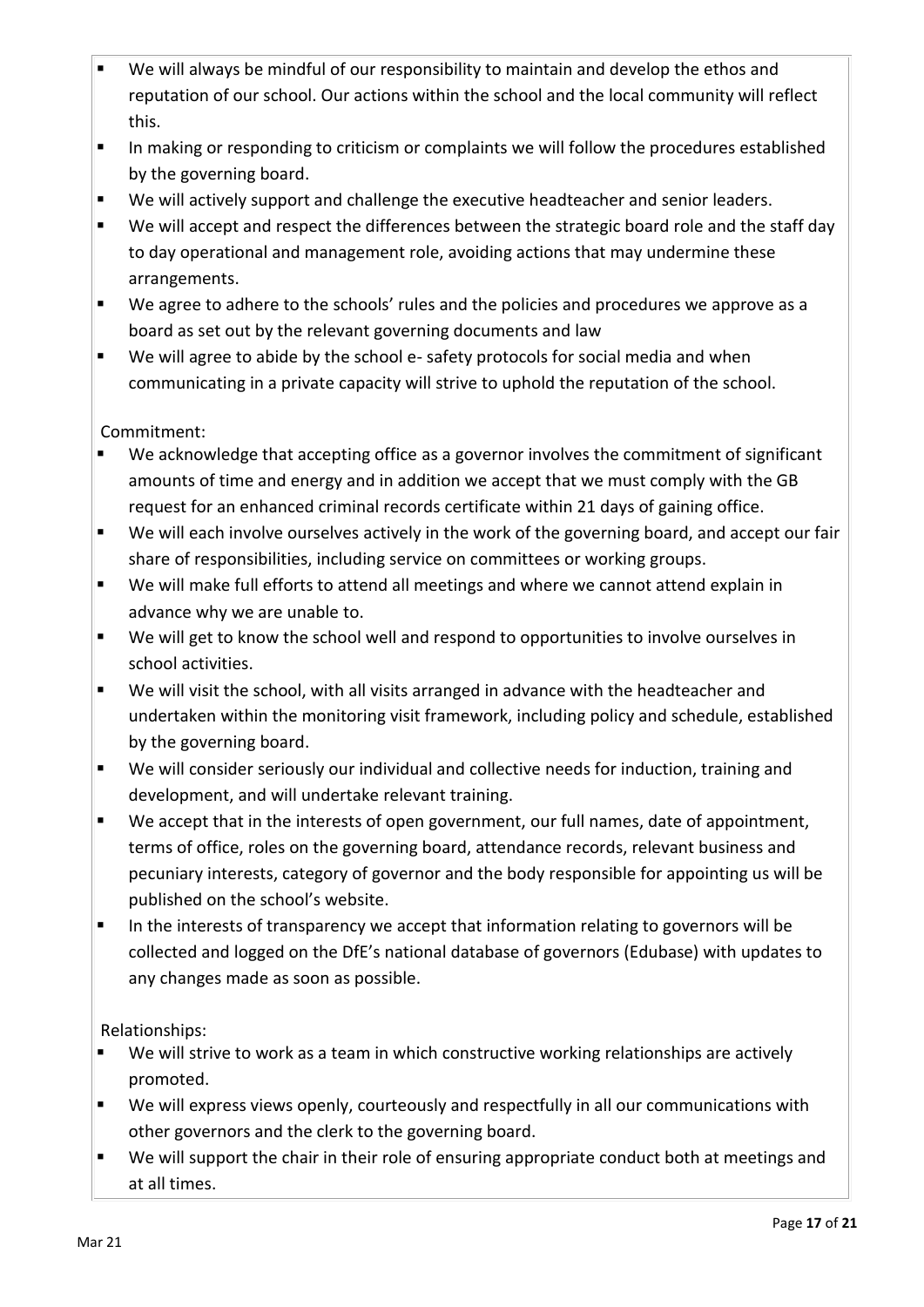- We are prepared to answer queries from other board members in relation to delegated functions and take into account any concerns expressed, and we will acknowledge the time, effort and skills that have been committed to the delegated function by those involved.
- We will seek to develop effective working relationships with theexecutive headteacher, staff and parents, the local authority and other relevant agencies and the community.

Confidentiality:

- We will observe complete confidentiality when matters are deemed confidential or where they concern specific members of staff or pupils, both inside or outside school.
- We will exercise the greatest prudence at all times when discussions regarding school business arise outside a governing board meeting.
- We will not reveal the details of any governing board vote.
- We will ensure all confidential documentation is securely stored and disposed of appropriately.

Conflicts of interest:

- We will record any pecuniary or other business interest (including those related to people we are connected with) that we have in connection with the governing board's business in the Register of Business Interests, and if any such conflicted matter arises in a meeting we will offer to leave the meeting for the appropriate length of time. We accept that the Register of Business Interests will be published on the school's website.
- We will also declare any conflict of loyalty at the start of any meeting should the situation arise.
- We will act in the best interests of the school as a whole and not as a representative of any group, even if elected to the governing board.

# **Breach of this code of conduct**

- **If we believe this code has been breached, we will raise this issue with the chair and the chair** will investigate; the governing board will only use suspension/removal, ensuring statutory guidance, procedures and regulations are followed, as a last resort after seeking to resolve any difficulties or disputes in more constructive ways.
- We understand we are expected only to exercise the power to remove an elected governor, with a five year disqualification term, in exceptional circumstances where the actions or behaviour of the elected governor warrants removal rather than suspension.
- Should it be the chair that we believe has breached this code, another governing board member, such as the vice chair, will investigate.

# The Seven Principles of Public Life

(Originally published by the Nolan Committee: The Committee on Standards in Public Life was established by the then Prime Minister in October 1994, under the Chairmanship of Lord Nolan, to consider standards of conduct in various areas of public life, and to make recommendations).

Selflessness - Holders of public office should act solely in terms of the public interest. They should not do so in order to gain financial or other material benefits for themselves, their family, or their friends.